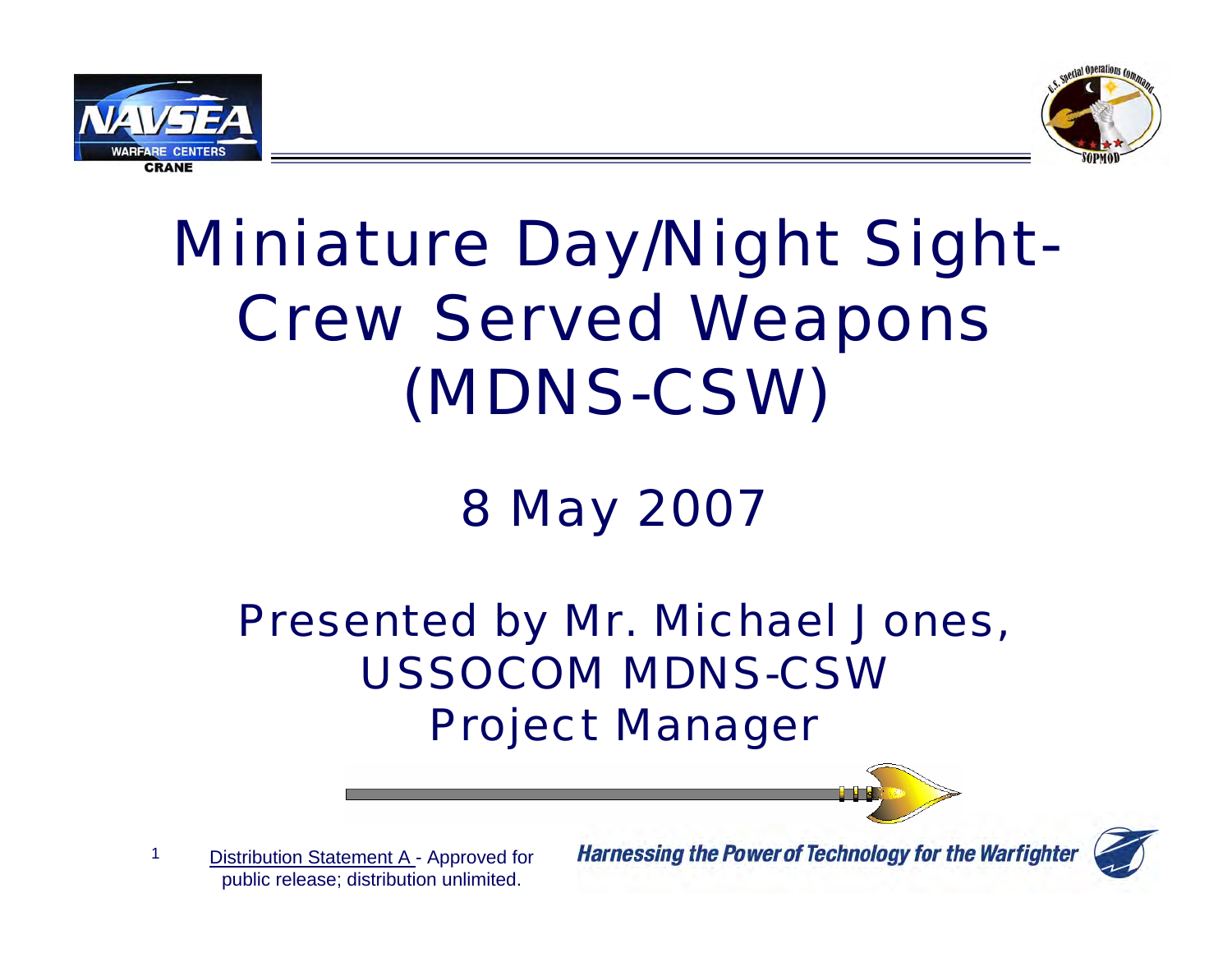





# Presented to NDIA Small Arms Symposium

2Distribution Statement A - Approved for public release; distribution unlimited.

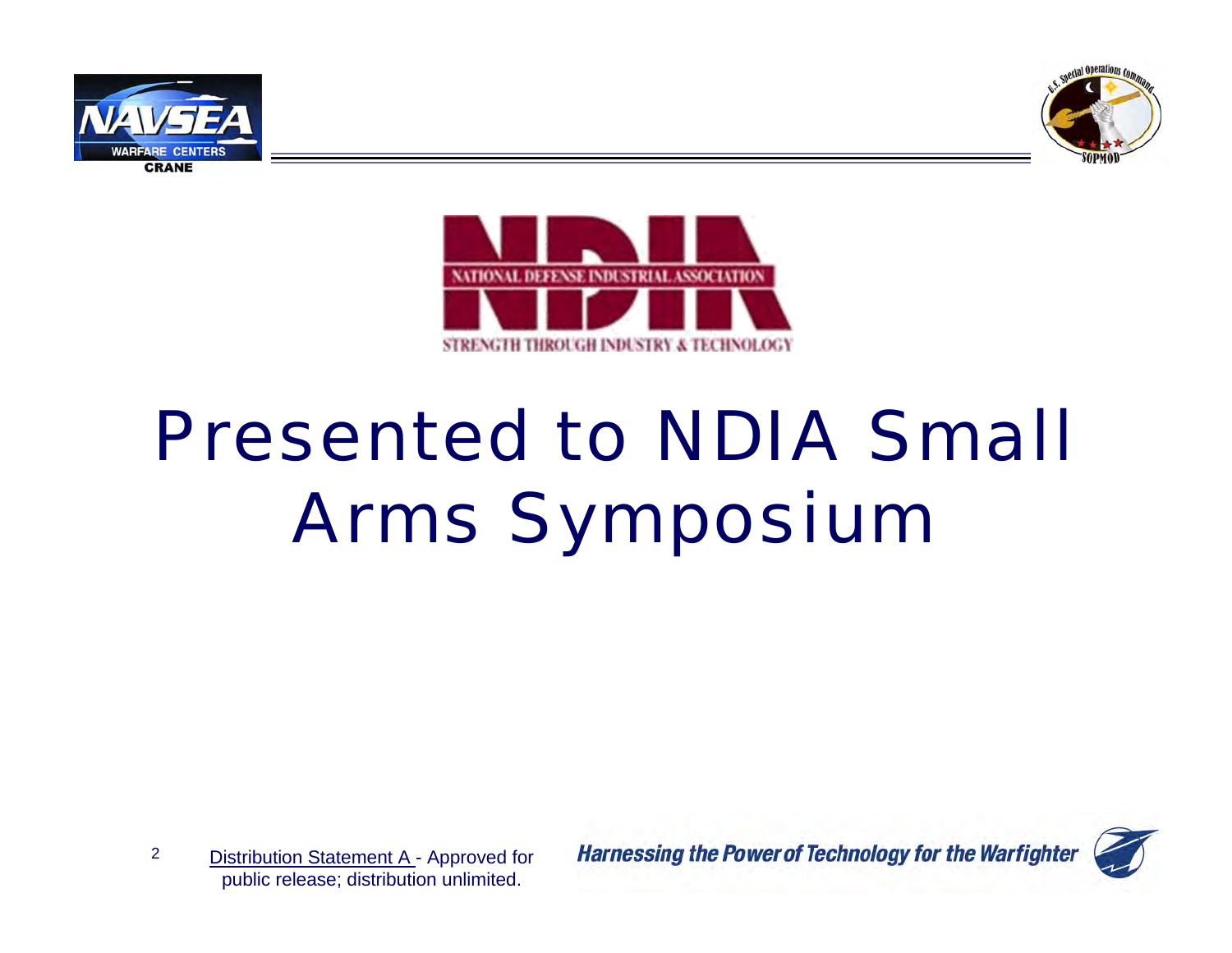



# $\bigcirc$  **Mission & Concept**

# **Purpose of The Acquisition**

# *<b>@Requirement Background*

# $\bullet$  **Description of CSW Components**

3 Distribution Statement A - Approved for public release; distribution unlimited.

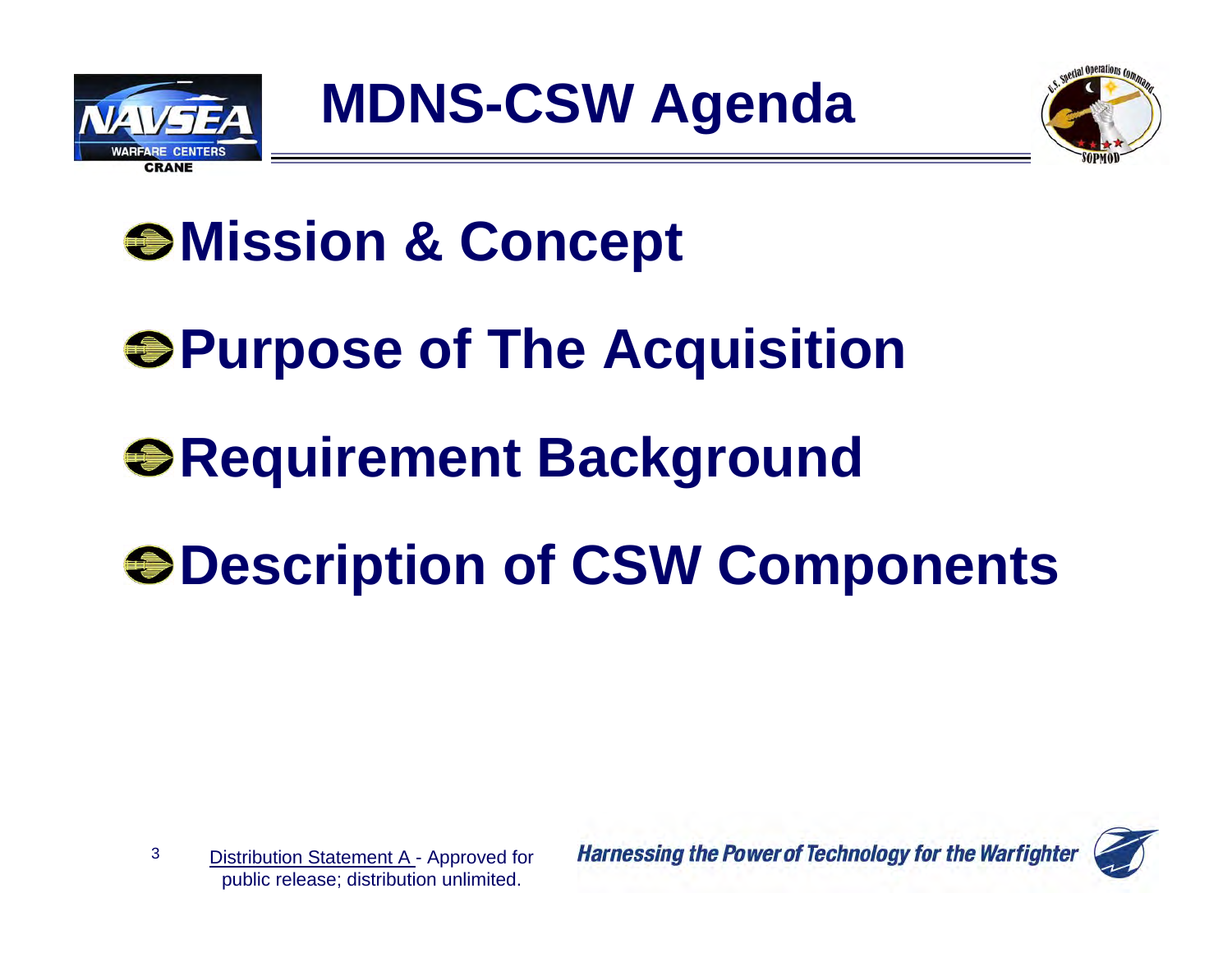



**MDNS-CSW System Mission:** An Operator equipped with the MDNS-CSW system is able to recognize, engage, and defeat enemy personnel and targets during Urban Warfare and open combat to the max effective range of the host weapon. The MDNS-CSW allows Operators to transition from day to night or obscured visibility while retaining the ability to accurately acquire and target threats.

4 Distribution Statement A - Approved for public release; distribution unlimited.

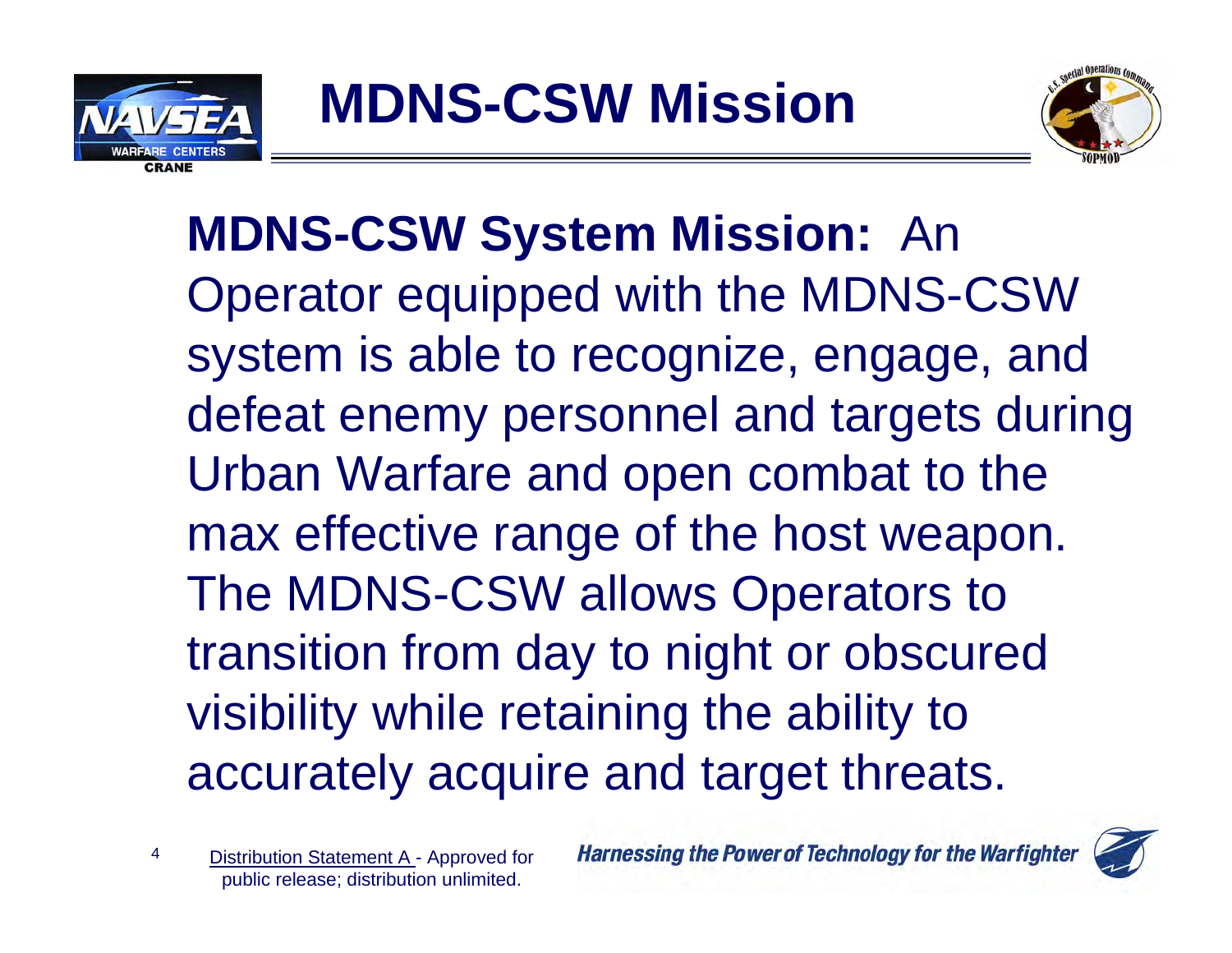



- **The MDNS-CSW System Is An Integrated System Utilizing An RS-232 (or similar non-proprietary) Bus To Enable Operator Control Of All Subsystem Functions From The RCM**
- $\bullet$  **All Combat Critical Controls Will Be Controlled By RCM Mounted Switches**
- **Non-Critical Component Functions Controlled By GUI**
- **ECOS-H Optical Will Not Be Required To Meet Remote Control Requirement**
- **Ballistic Processor Module Will Interface With All Sighting Systems To Provide Targeting Data**



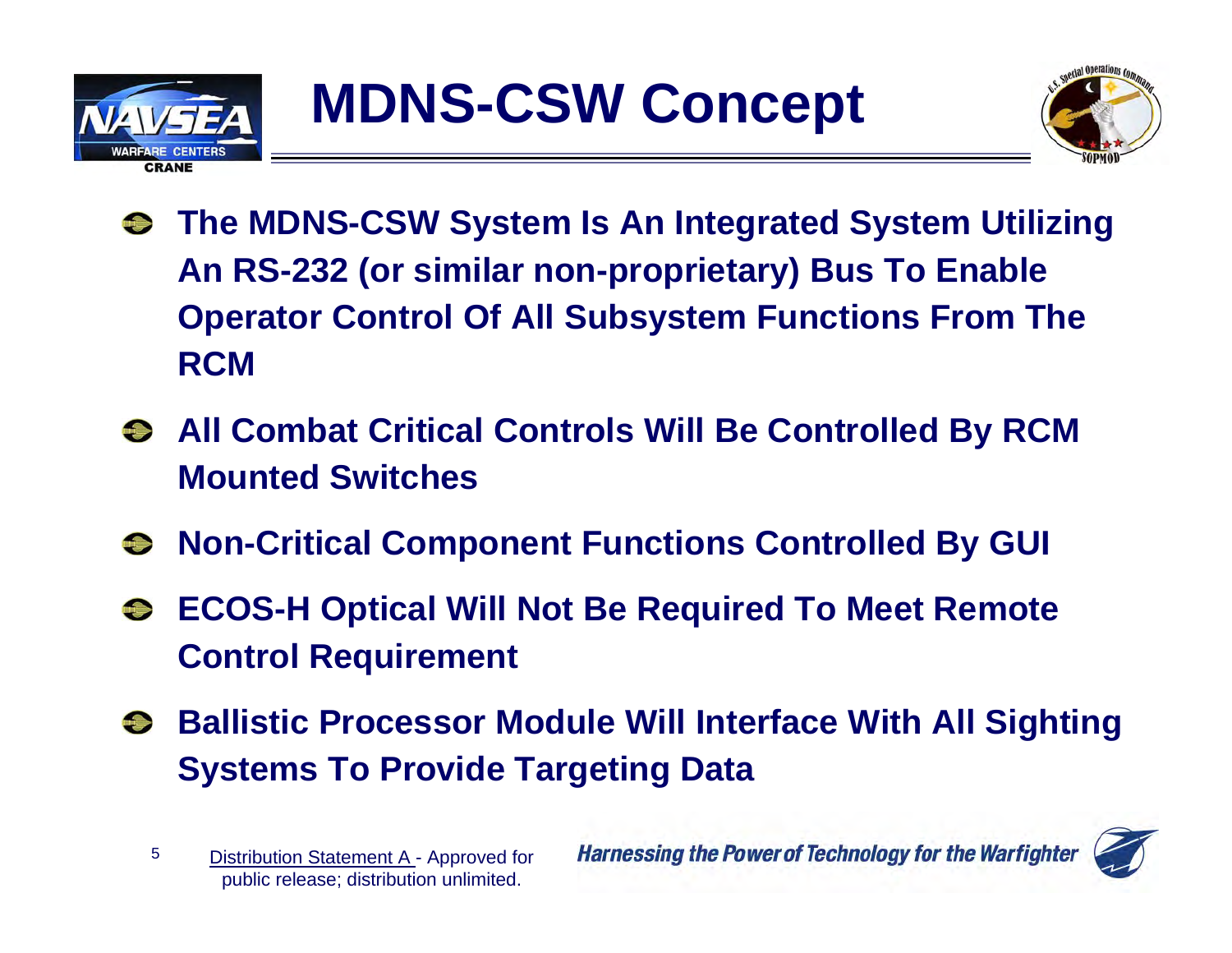

#### **SOPMOD Client Weapons**



SOPMOD ORD 5 - Core Small Arms(Threshold) …Design For Use On:

M4A1 CarbineM203 Grenade Launcher

| <b>ORD Annexes - Additional Weapons</b> |
|-----------------------------------------|
| Harden For Use On, and possibly         |
| develop versions for:                   |
| <b>SCAR</b>                             |

CQBR (Mark 18) M14 and Mark 14 Enhanced Battle RifleAK-47/AK74 Series Assault RifleMK46 LMG / M249 SAW Machineguns





| M2-HB .50 Cal Machinegun (~1850 SOF units, ~150K Units US, ~6M Units W-Wide) |                             |
|------------------------------------------------------------------------------|-----------------------------|
| <b>MK44 Minigun</b>                                                          | $\blacksquare$<br>AARIAR BL |

SOPMOD Block III MDNS-CSW Weapons of Interest

M240 SeriesMk-19 40mm Machinegun

MK48Machineguns

MK-47 ALGL

M72 LAAW

AT4-CS

MAAWS

MK11, MK12, MK13, & MK15 Sniper Rifles

M-24 Sniper Rifle

6Distribution Statement A - Approved for public release; distribution unlimited.

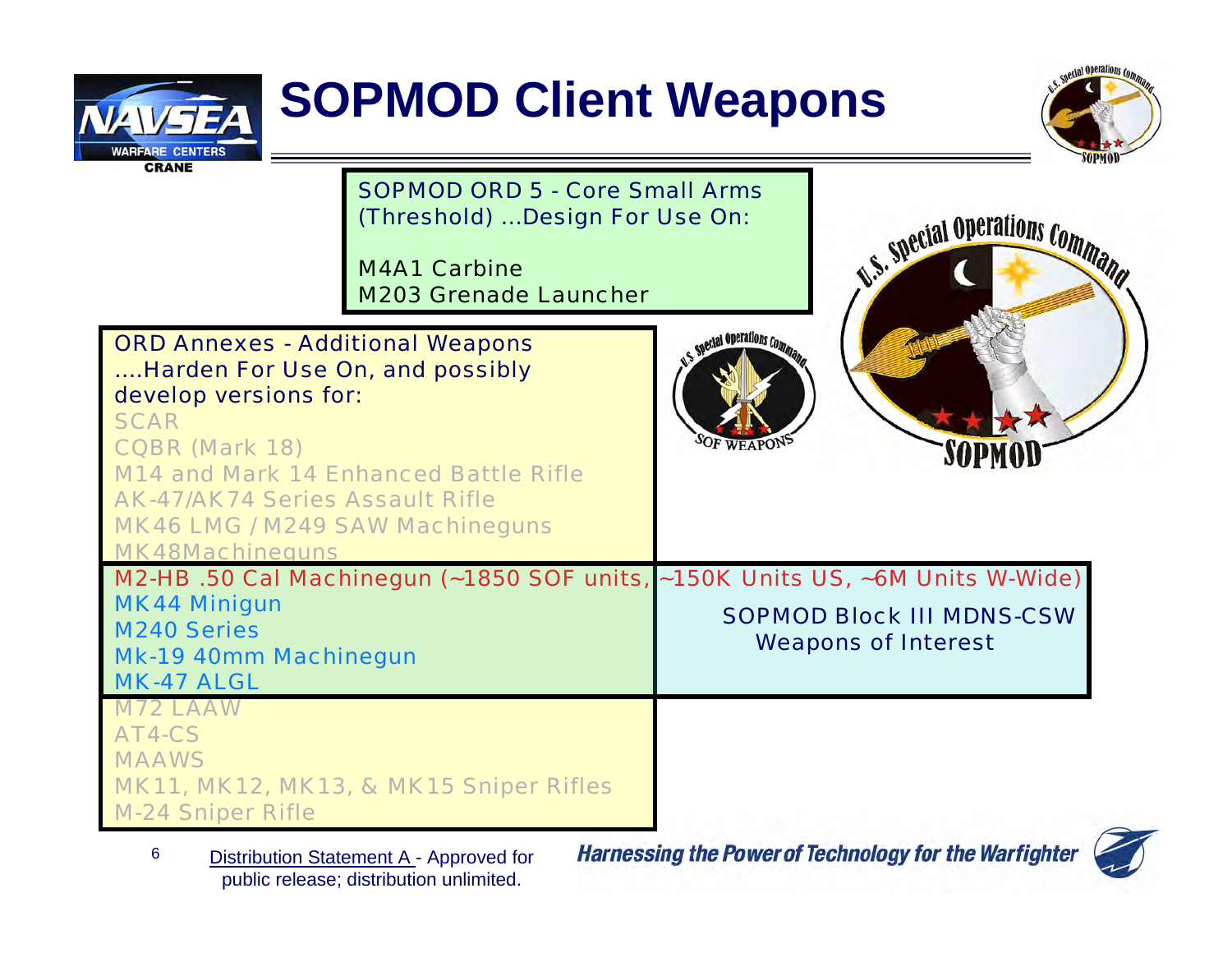





7 Distribution Statement A - Approved for public release; distribution unlimited.

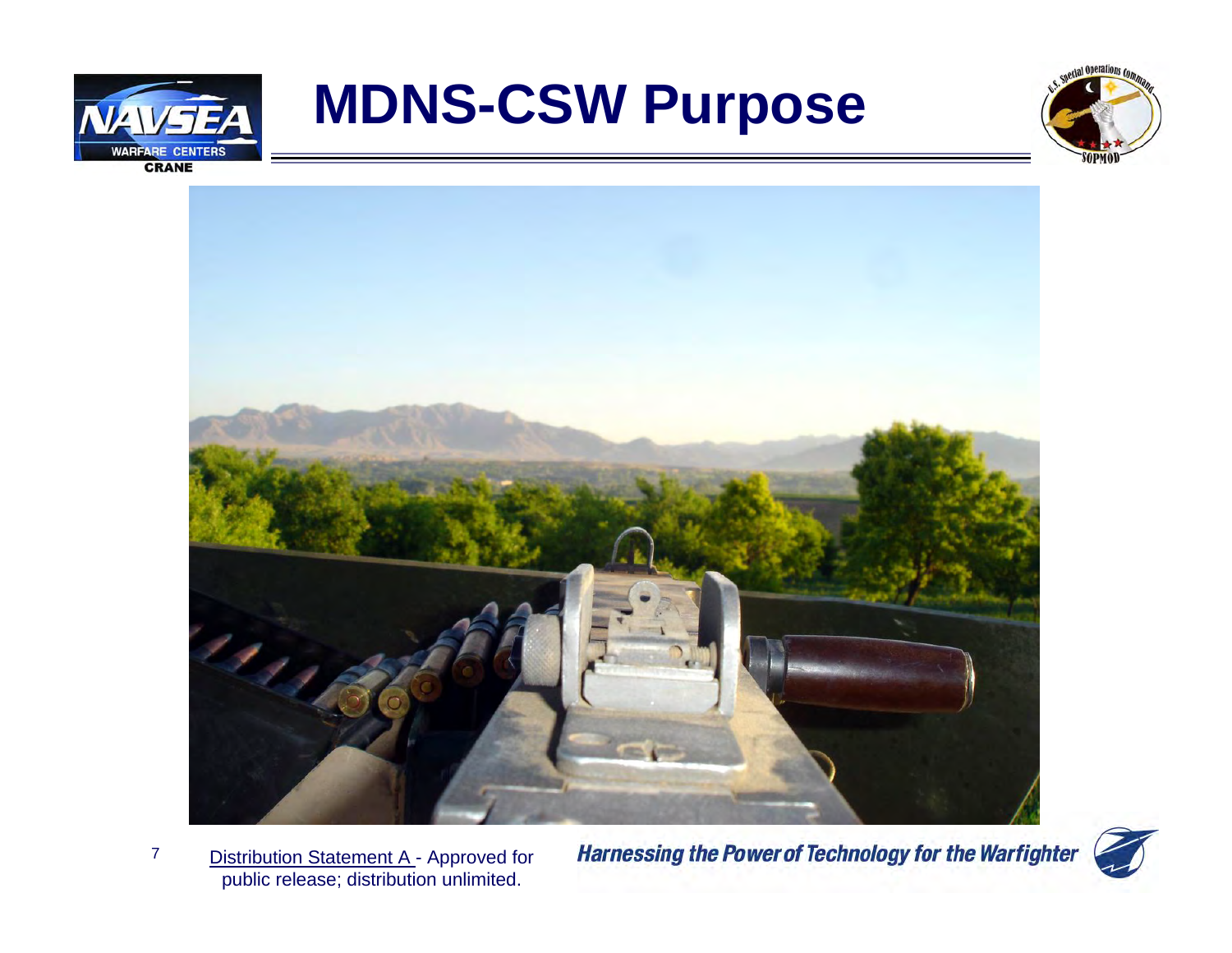





8Distribution Statement A - Approved for public release; distribution unlimited.

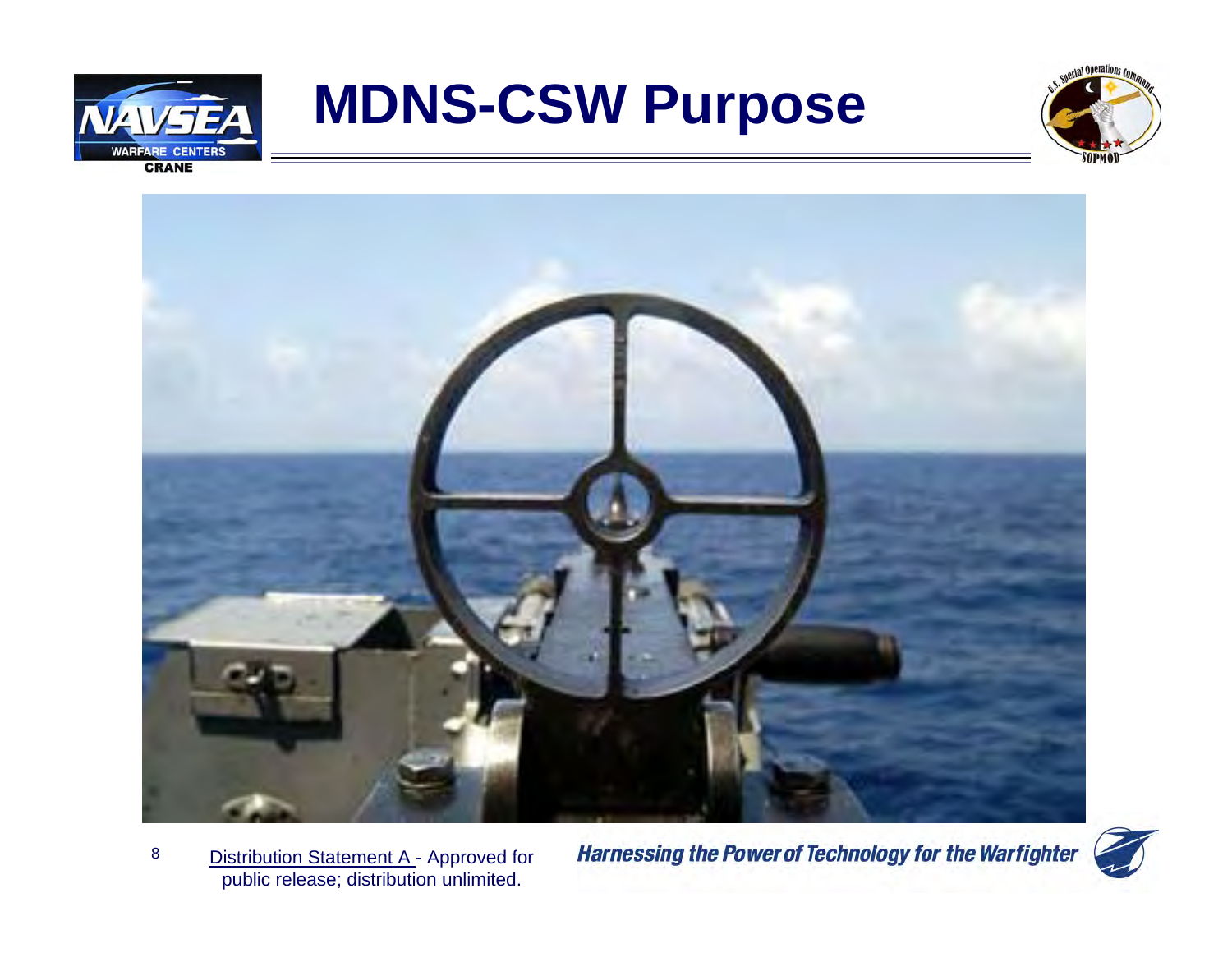





9Distribution Statement A - Approved for public release; distribution unlimited.

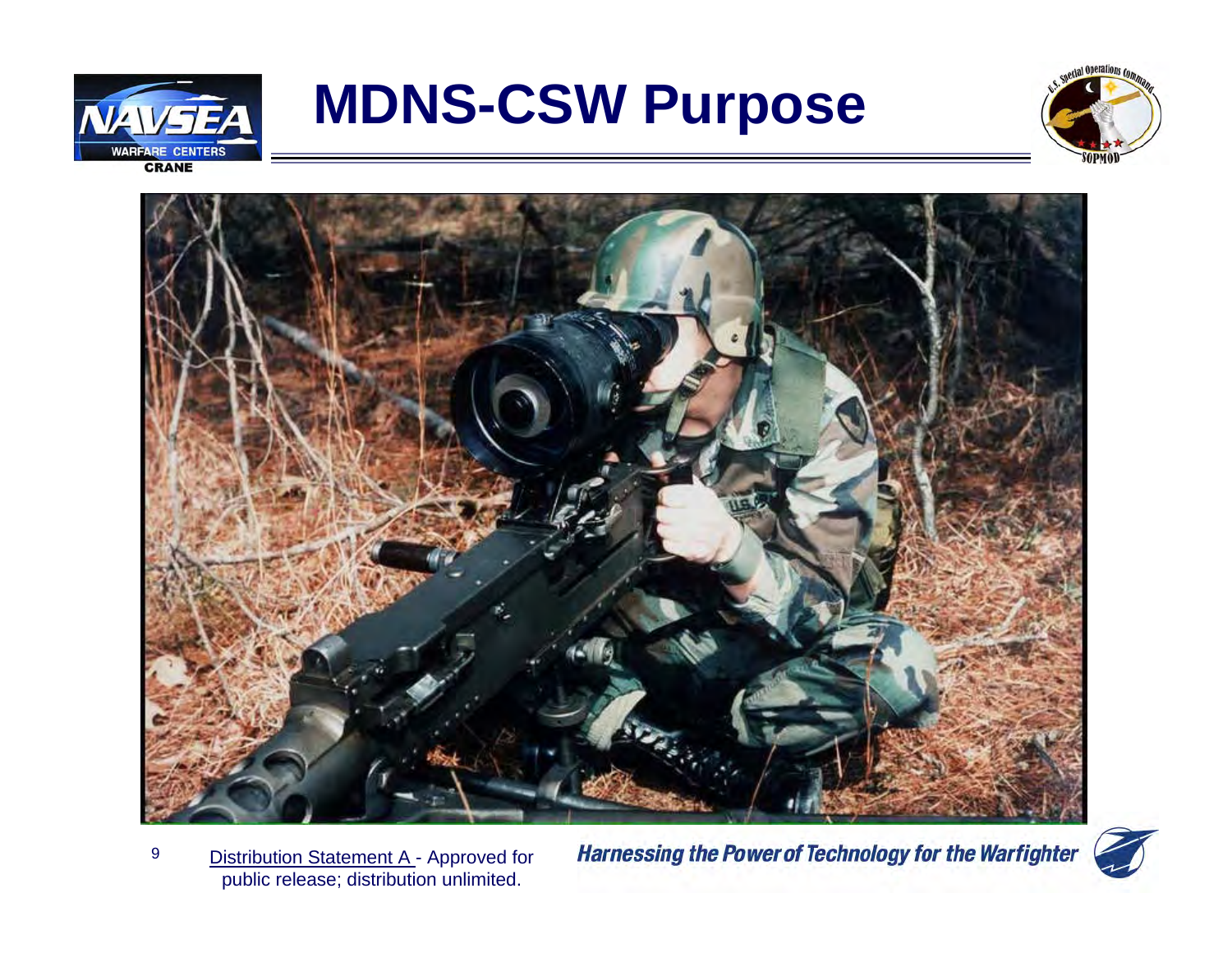





10Distribution Statement A - Approved for public release; distribution unlimited.

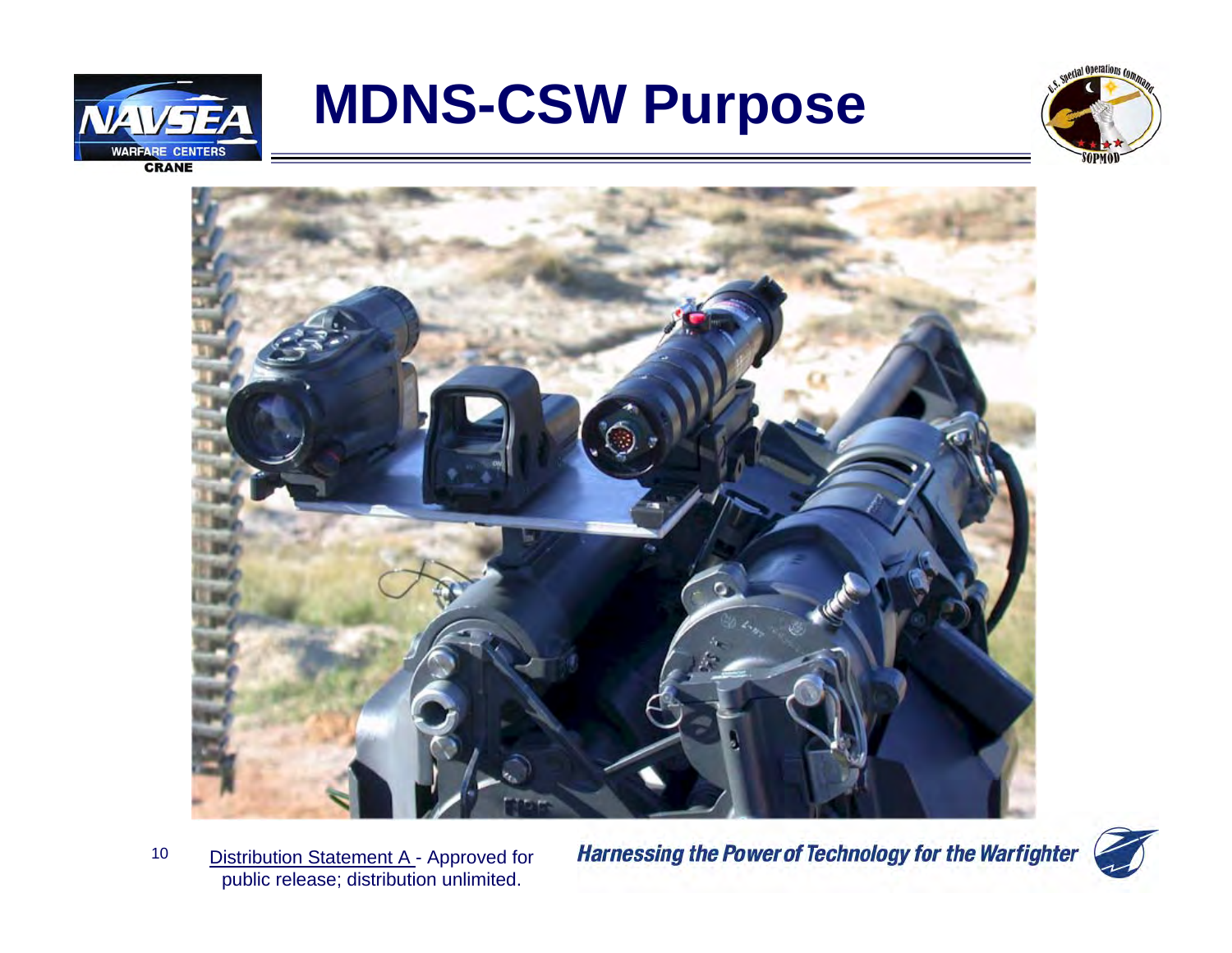





11Distribution Statement A - Approved for public release; distribution unlimited.

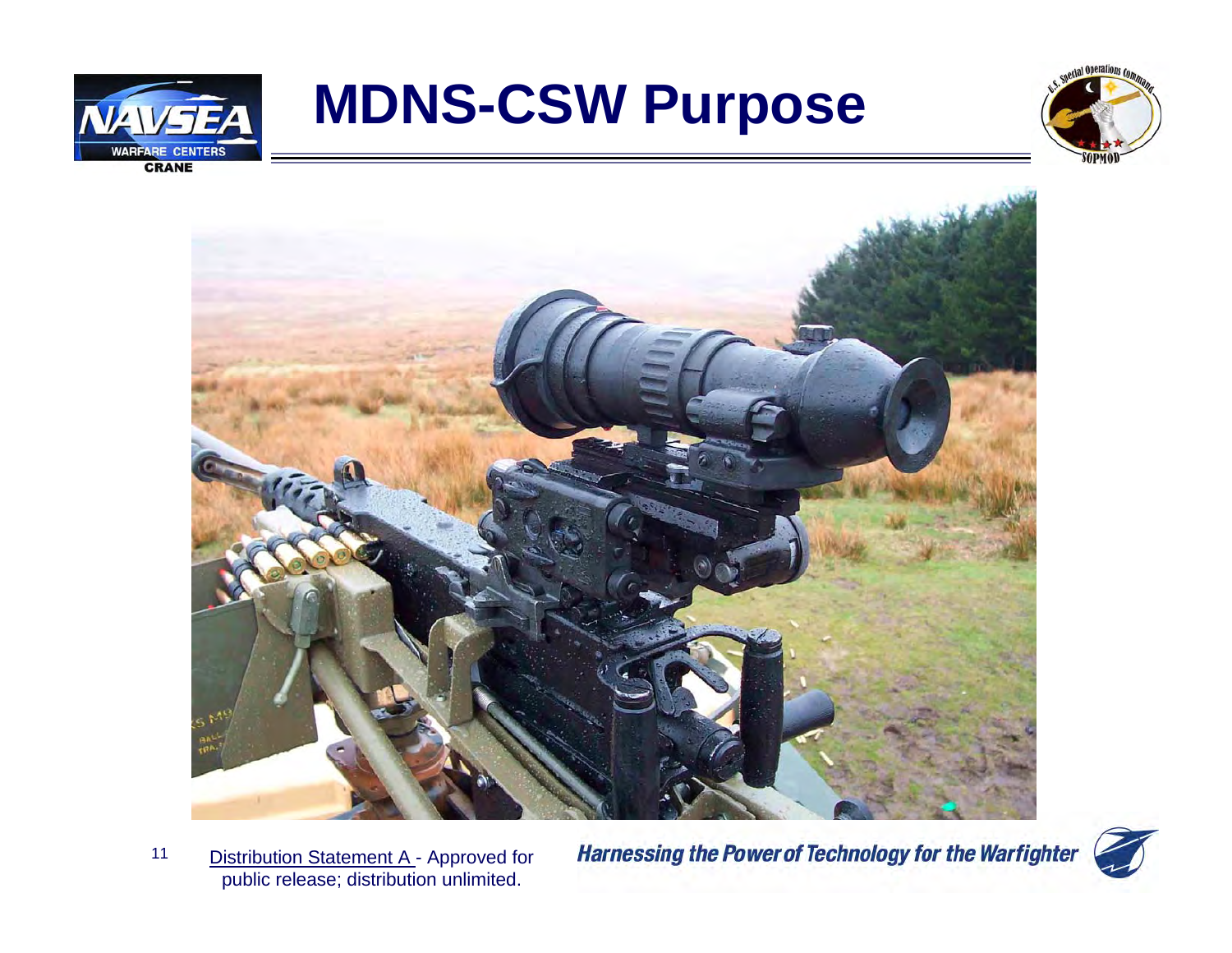





12Distribution Statement A - Approved for public release; distribution unlimited.

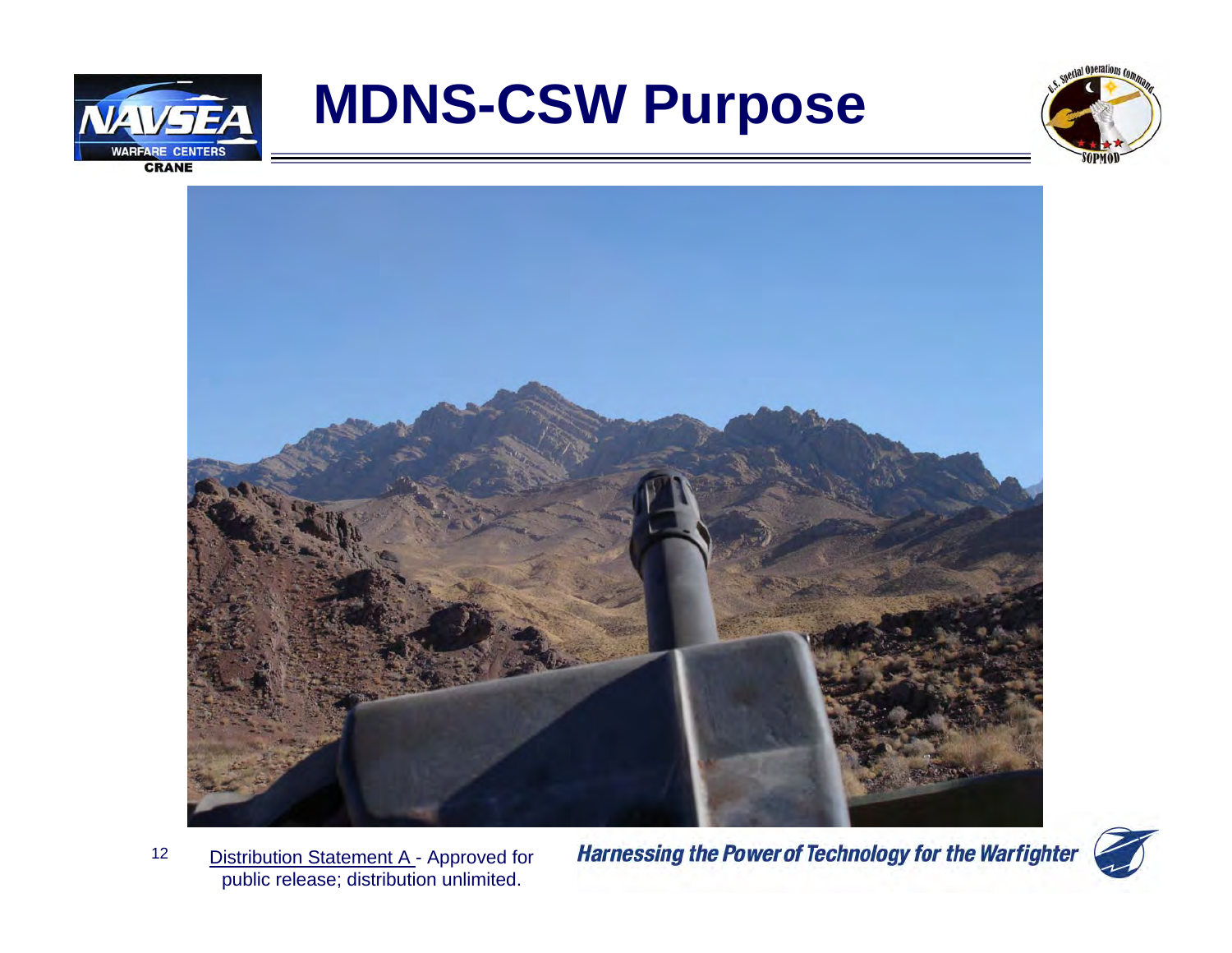





13Distribution Statement A - Approved for public release; distribution unlimited.

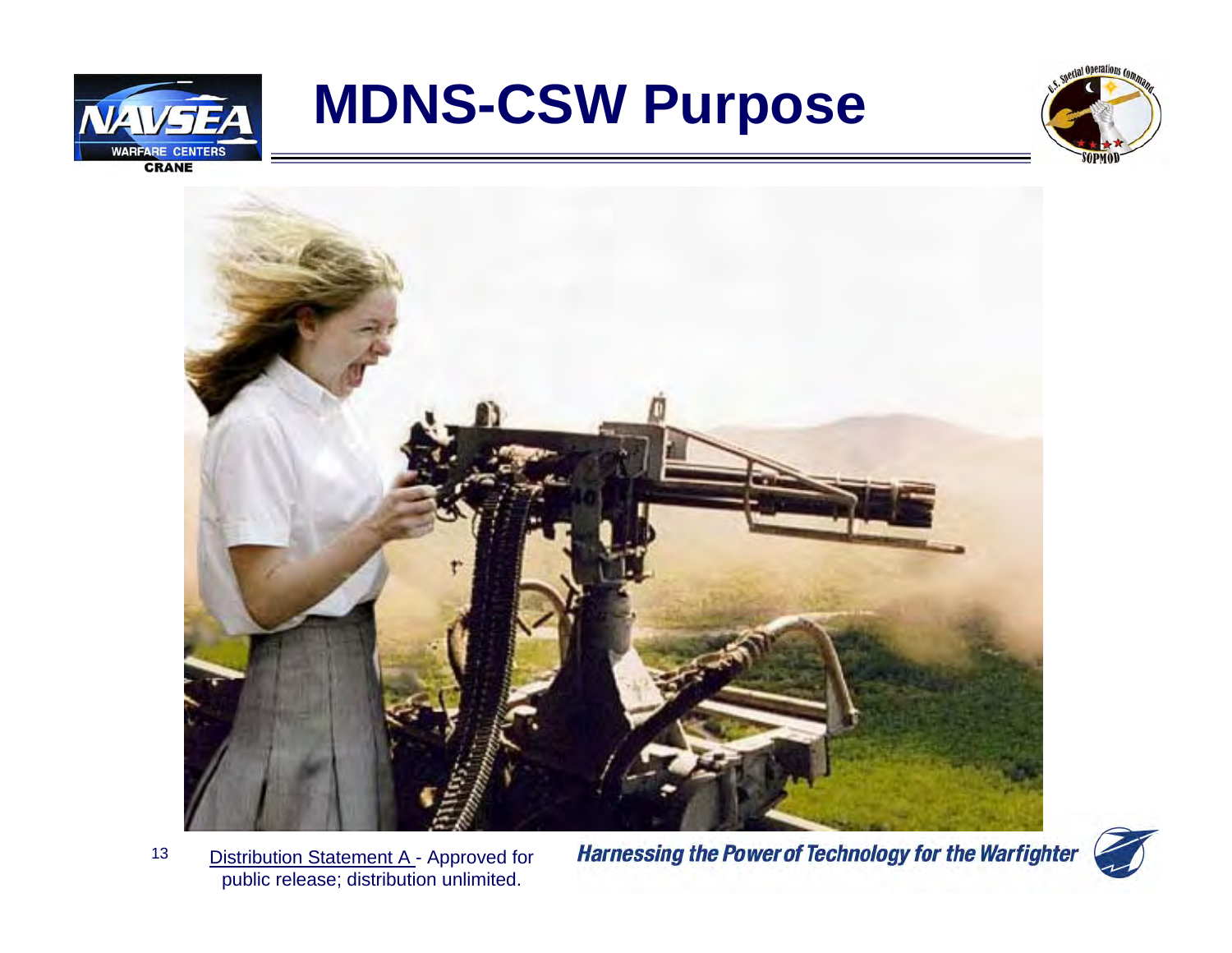





14Distribution Statement A - Approved for public release; distribution unlimited.

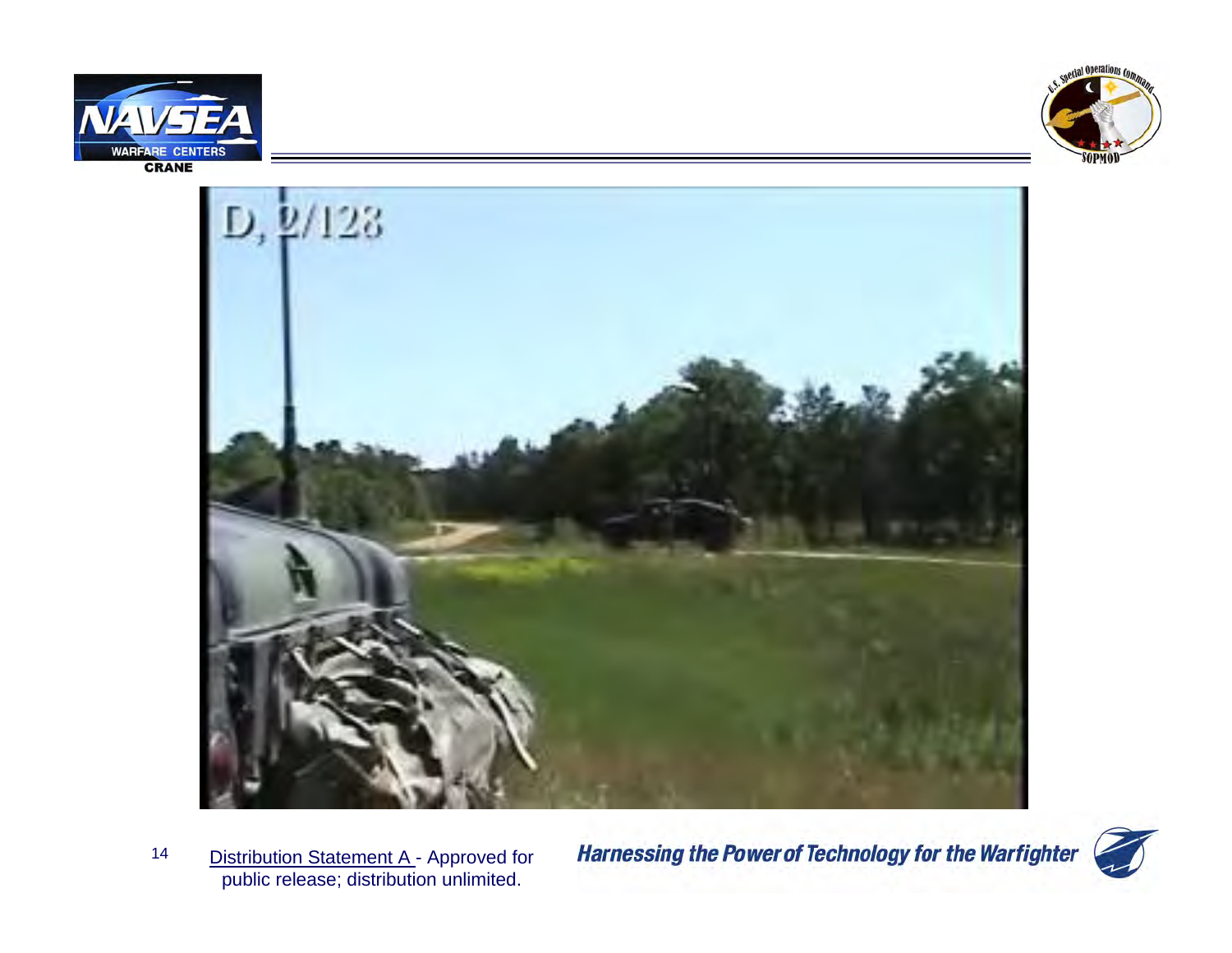



- **1990's to 2005 various expedient CS aiming and signature suppression items… not system integrated**
- **FY 06 CSHWAL and WQM Market Surveys**
- **Project Initiated by Requirements W-IPT's June/July 06**
- **MDNS-CSW Synopsis published September 06**
- $\bullet$  **Draft Performance Specification published Oct 06**
- **Roadmap Vetted through Requirements W-IPT Dec 06**
- **CSW Spec under revision for Full System Acquisition Similar to MDNS Block II**
	- 15 Distribution Statement A - Approved for public release; distribution unlimited.

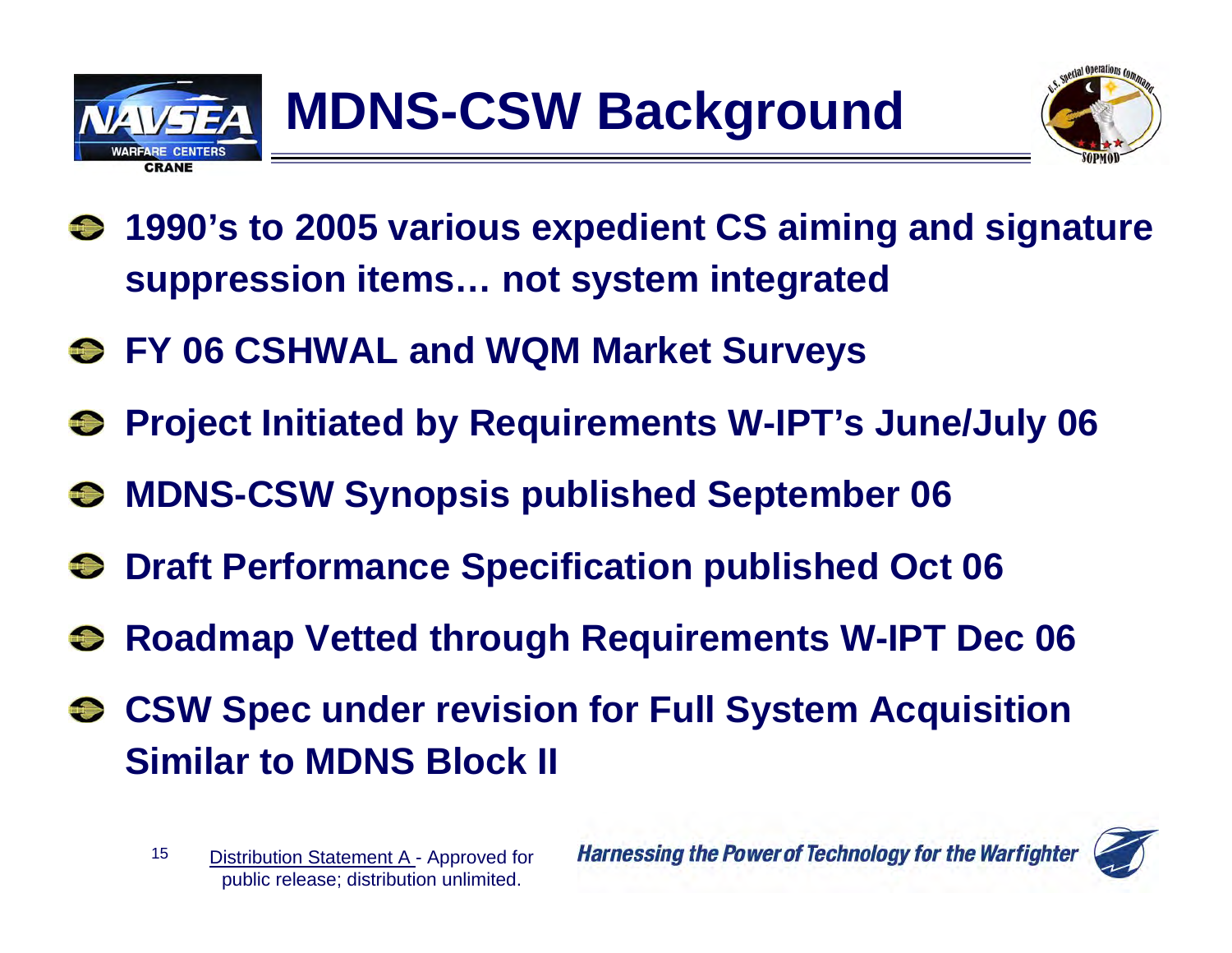



- **Crew Served Heavy Weapon Aiming Laser (CSHWAL)**
- **Visible Bright Light - Heavy (VBL-H)**
- $\bullet$  **Remote Control Subsystem (RCS)**
- **←** Rail Interface System Heavy (RIS-H)
- Enhanced Combat Optical Sight Heavy (ECOS-H)
- Optical "Back-Up" Sight (ECOS-H Optical)
- **Clip-On Night Vision Device - Heavy (CNVD-H)**
- **Ballistic Processor Module (BPM)**
- **<sup>●</sup> Improved Flash Hider (IFH)** 
	- 16 Distribution Statement A - Approved for public release; distribution unlimited.

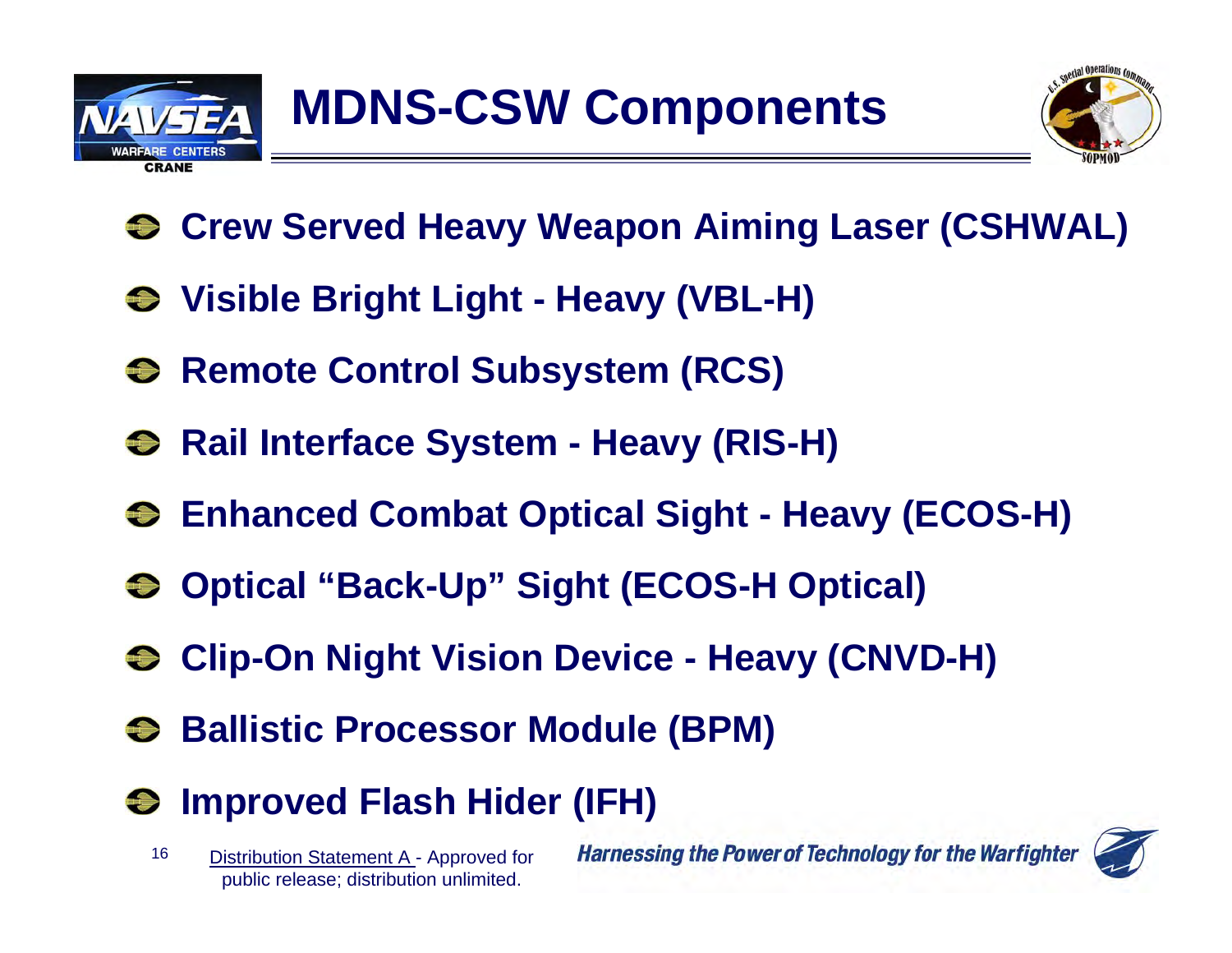





17Distribution Statement A - Approved for public release; distribution unlimited.

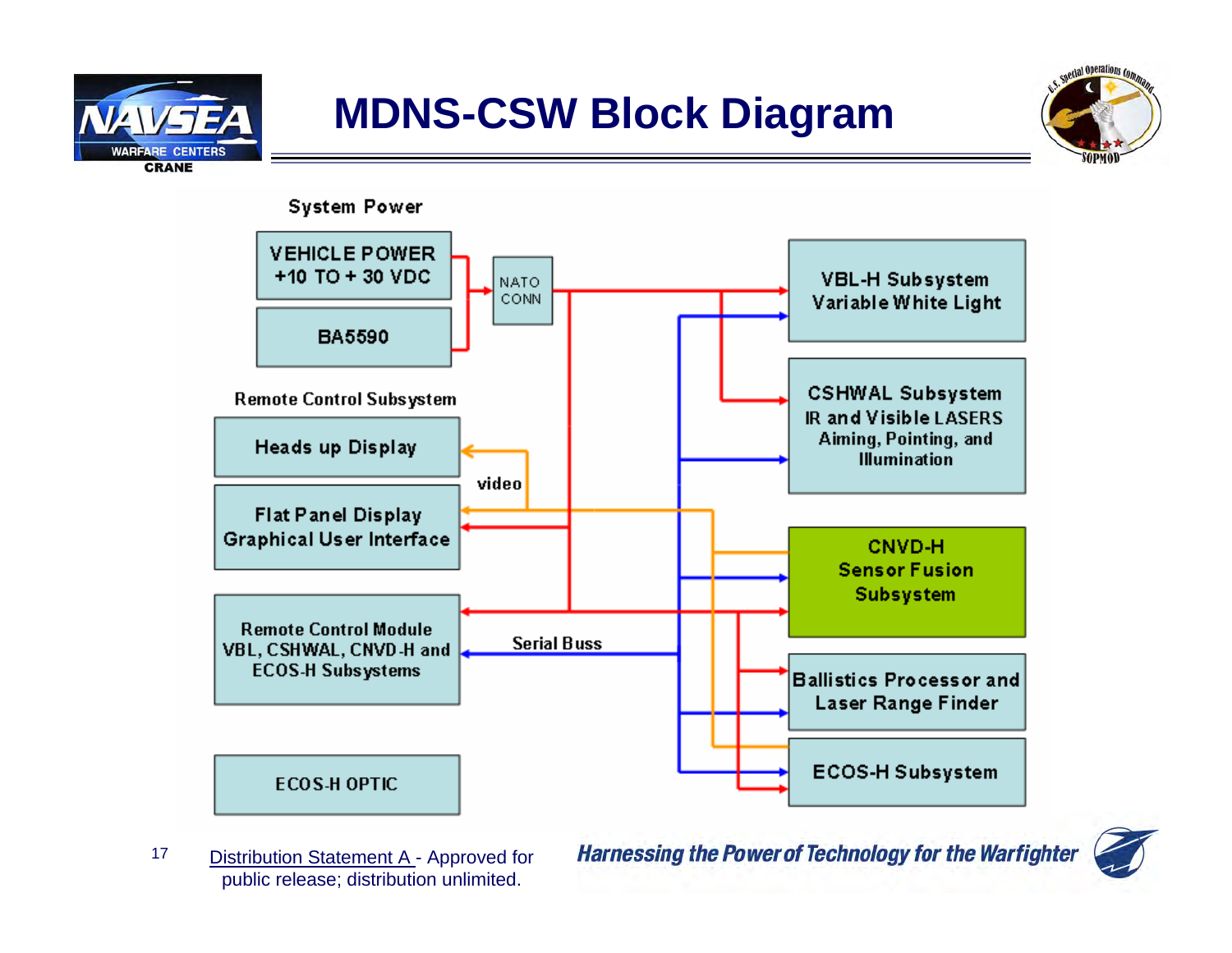

#### **Crew-Served and Heavy Weapons Aiming Laser (CSHWAL)**



- **IR And Visible Laser**
- **IR Illumination**
- **IR Laser Divergence (0.5-10mrad)**



- **Visible Laser Divergence (0.5-10mrad)**
- **IR Illumination Beam Divergence (0.5mrad- 40**°**)**
- **Pulsed Operation Capable**
- **IFF (Identify Friend or Foe) Capable**
- **Weight Less Than 4 lbs (T), 1 lb (O)**
- **External Power and Onboard Back-Up**
- **← Control Of All Functions From RCM**

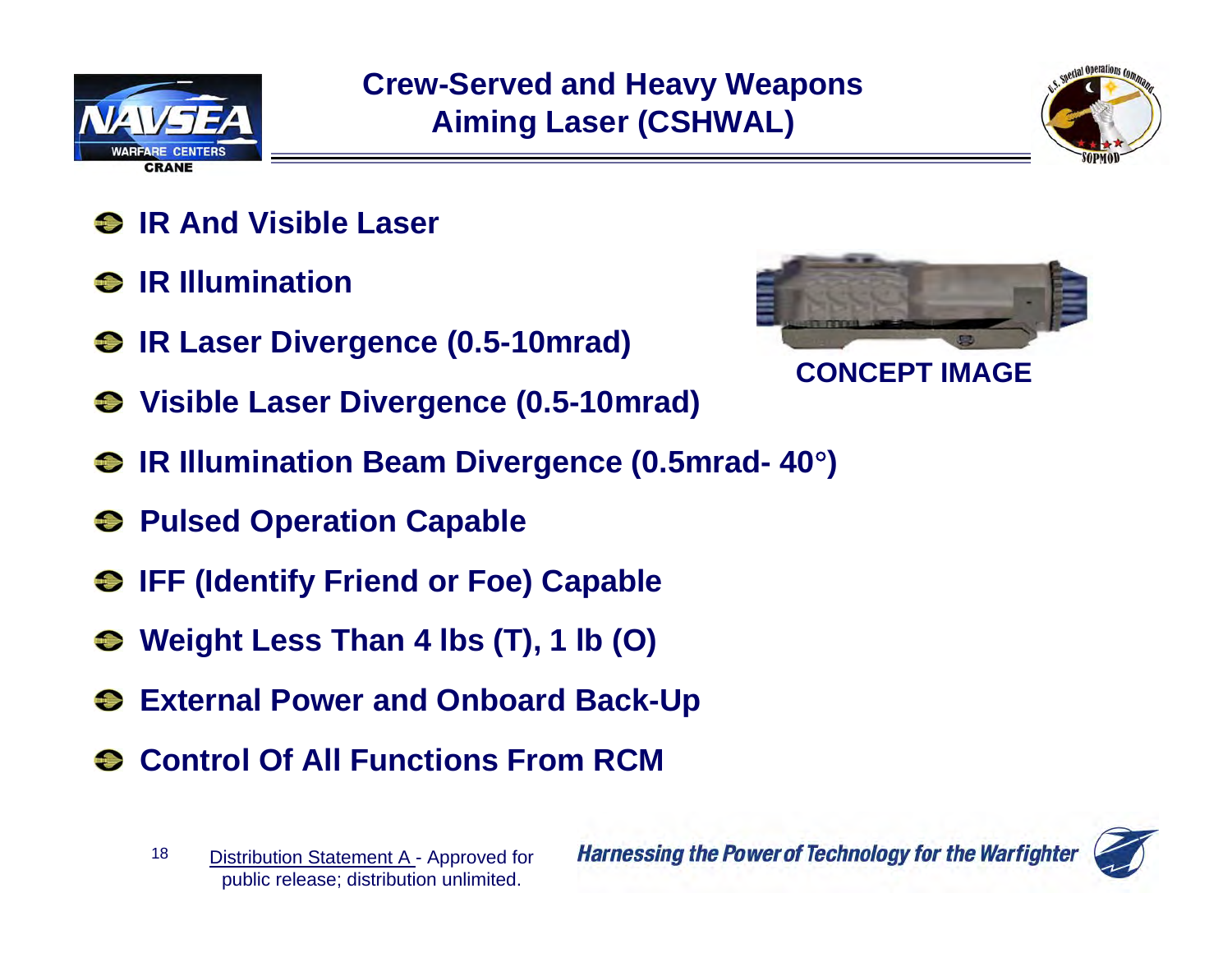



- **Range of 1000 meters**
- **Variable Strobe (1-30 F/S)**
- **Variable Beam Angle (1**°**- 20**°**)**
- **Variable Intensity Control**
- **← Control of All Functions From RCS**
- **Less than 11" L x 8" W x 8" H**
- **Weight Less Than 10 lbs (T), 8 lbs (O)**



**CONCEPT IMAGE**

19 Distribution Statement A - Approved for public release; distribution unlimited.

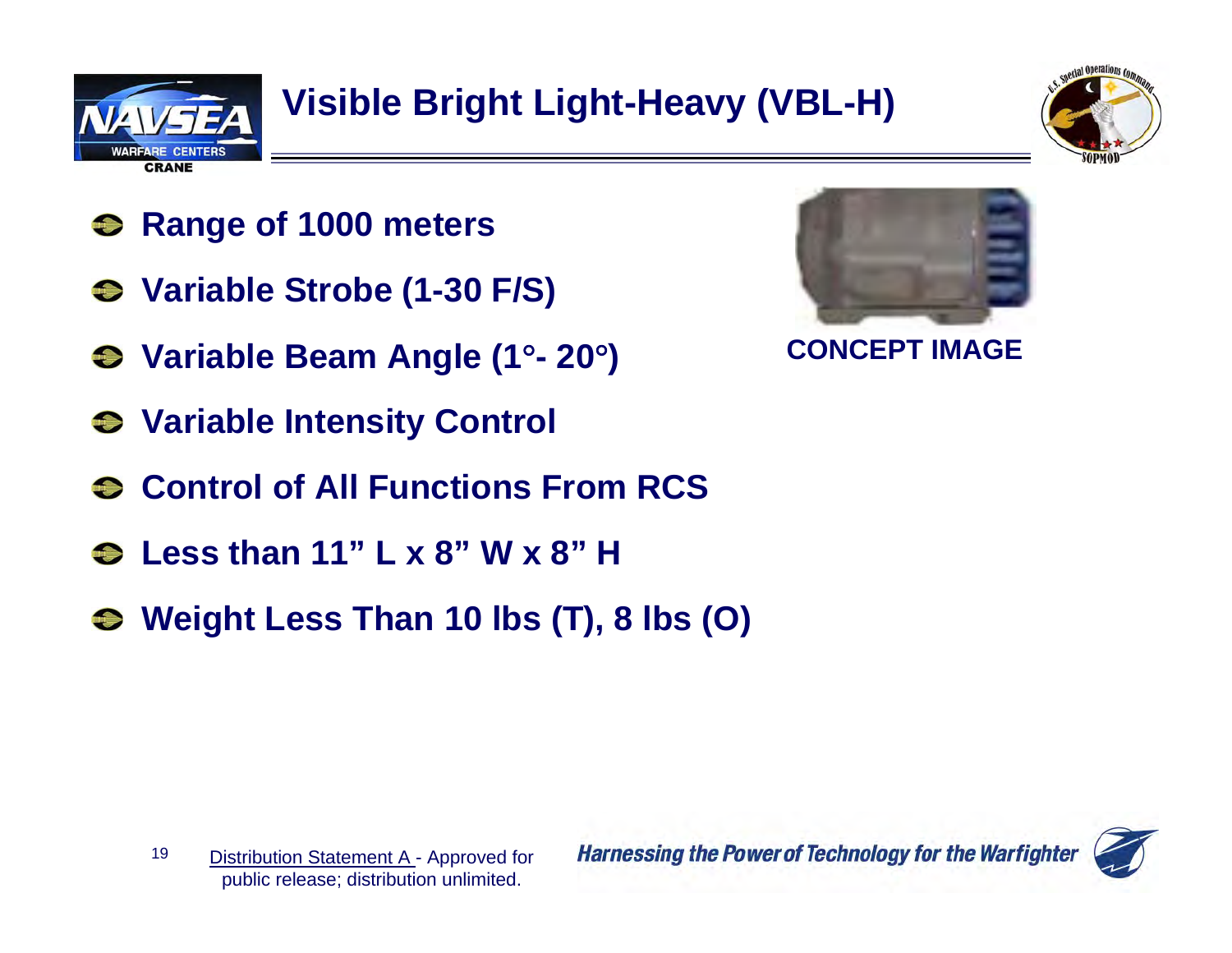



- **Controls All Functions of The MDNS-CSW System**
- **This Concept Drawing Shows Control Surface For Bid Sample Submittal**
- $\bullet$  **Final Design Will Incorporate LCD Screen**







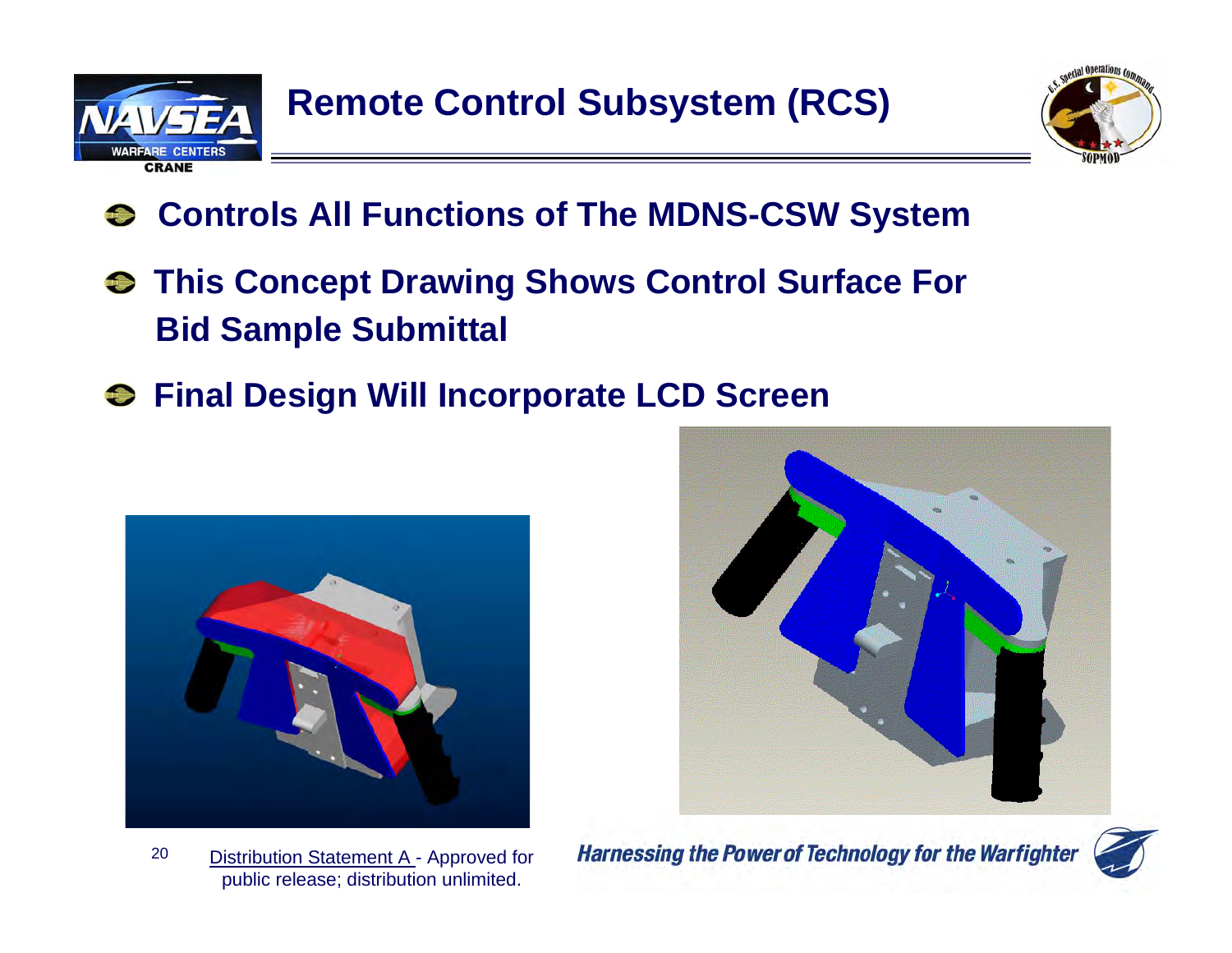



- **Provides Mounting Surfaces Forward of The Ballistic Shield**
- **RIS-H Mounts to The MK93 Mount, Providing Decreased Felt Recoil to MDNS-CSW Components**





21Distribution Statement A - Approved for public release; distribution unlimited.

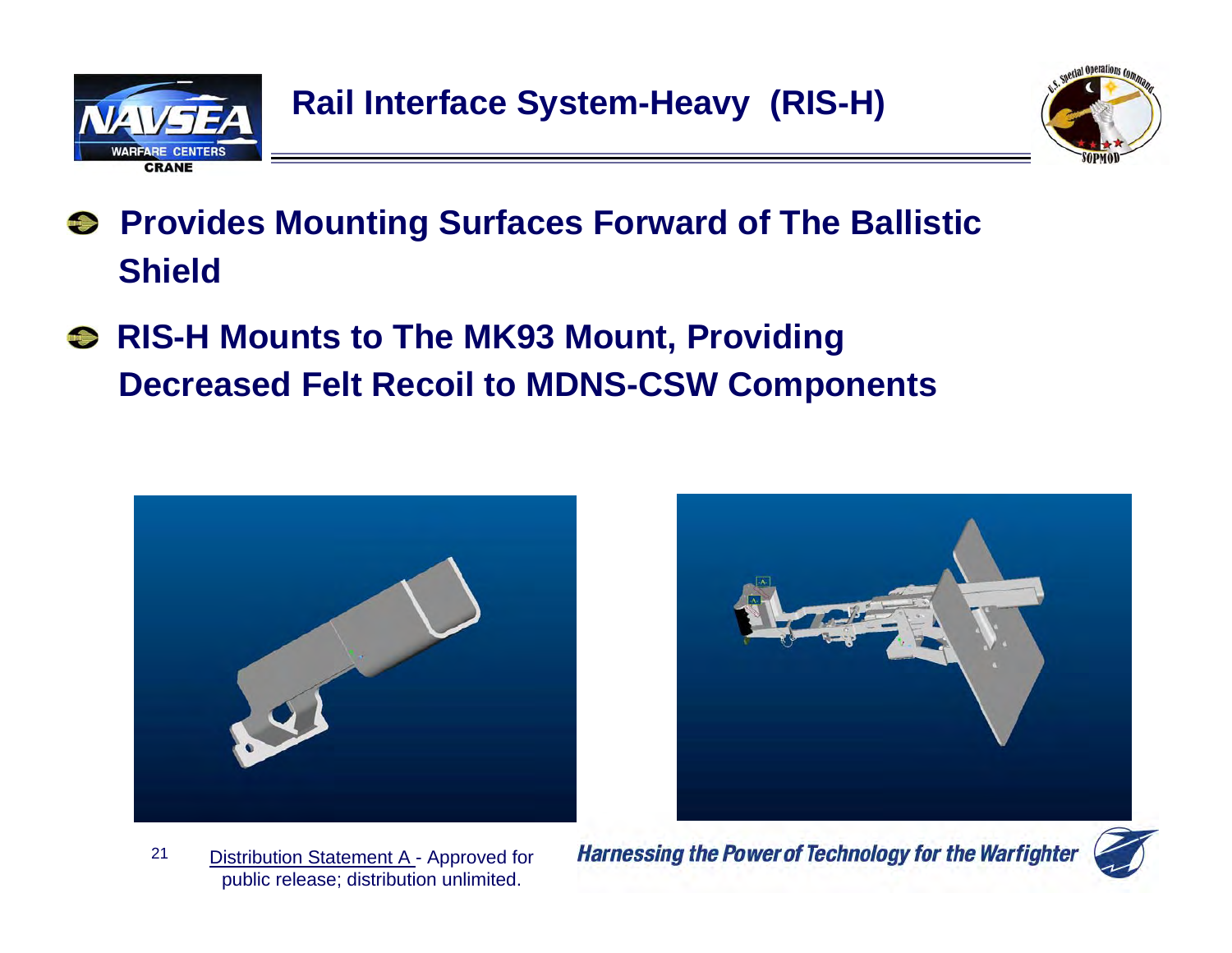





- **Two Components** €
	- **ECOS-H Digital**
	- **ECOS-H Optical**
- **Targets from 0- Max Effective Range**
- **Maintain Situational Awareness**
- **External Power and Onboard Back-Up**
- **← Control Of All Functions From RCM**
- **<sup>●</sup> Compatible With Ballistic Processor For Disturbed Reticle Targeting**



**CONCEPT IMAGE**



22 Distribution Statement A - Approved for public release; distribution unlimited.

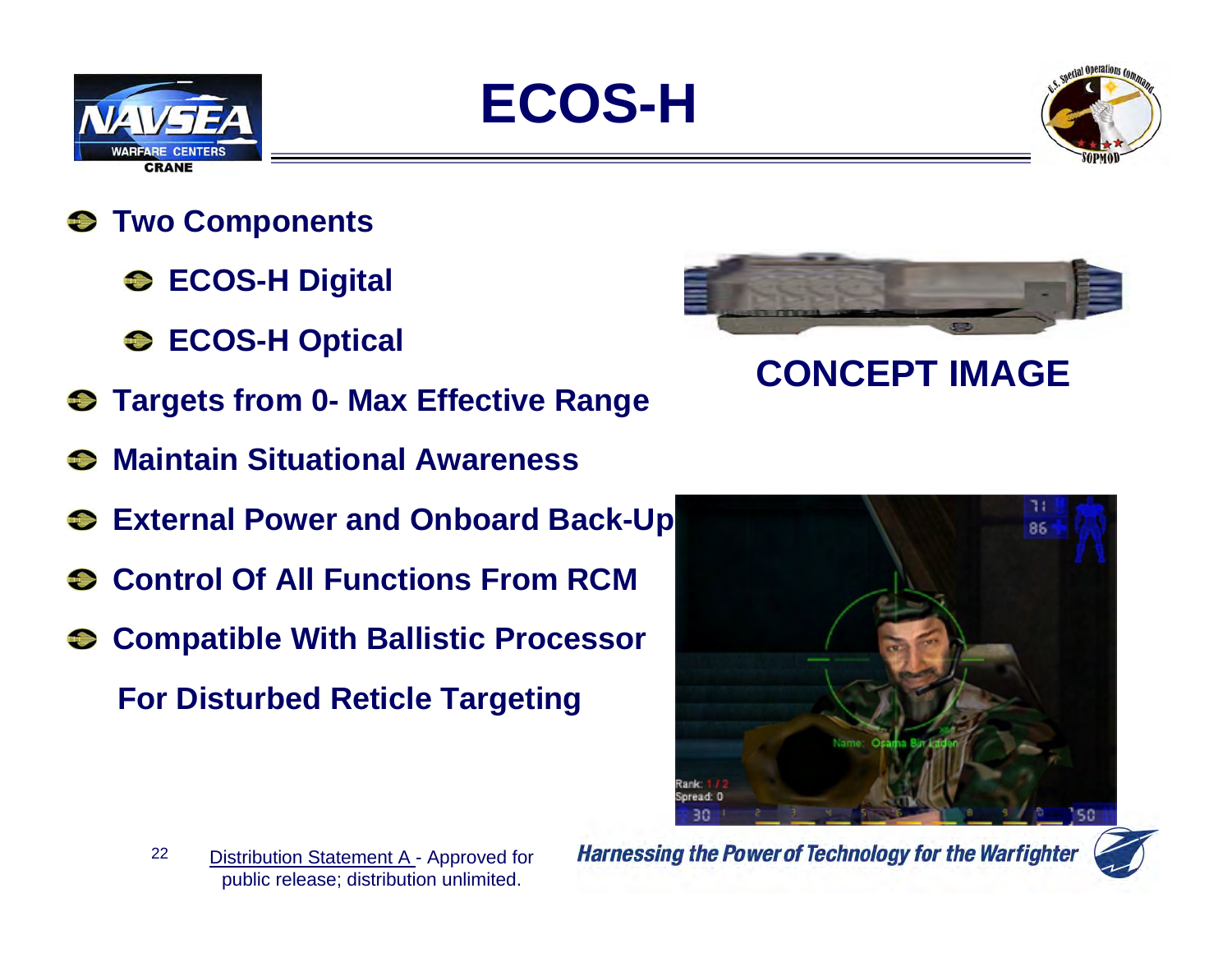

#### **Clip-On Night Vision Device – Heavy (CNVD-H)**



- **Multiple Mode Selections**
- $\Theta$  Image Intensification
- $\bullet$  Thermal Imaging
- **Fusion Mode** $\bullet$
- **← Targets from 0- Max Effective Range**
- **Maintain Situational Awareness**
- **External Power and Onboard Back-Up**
- **Control Of All Functions From RCM**
- **Compatible With Ballistic Processor For Disturbed Reticle Targeting**





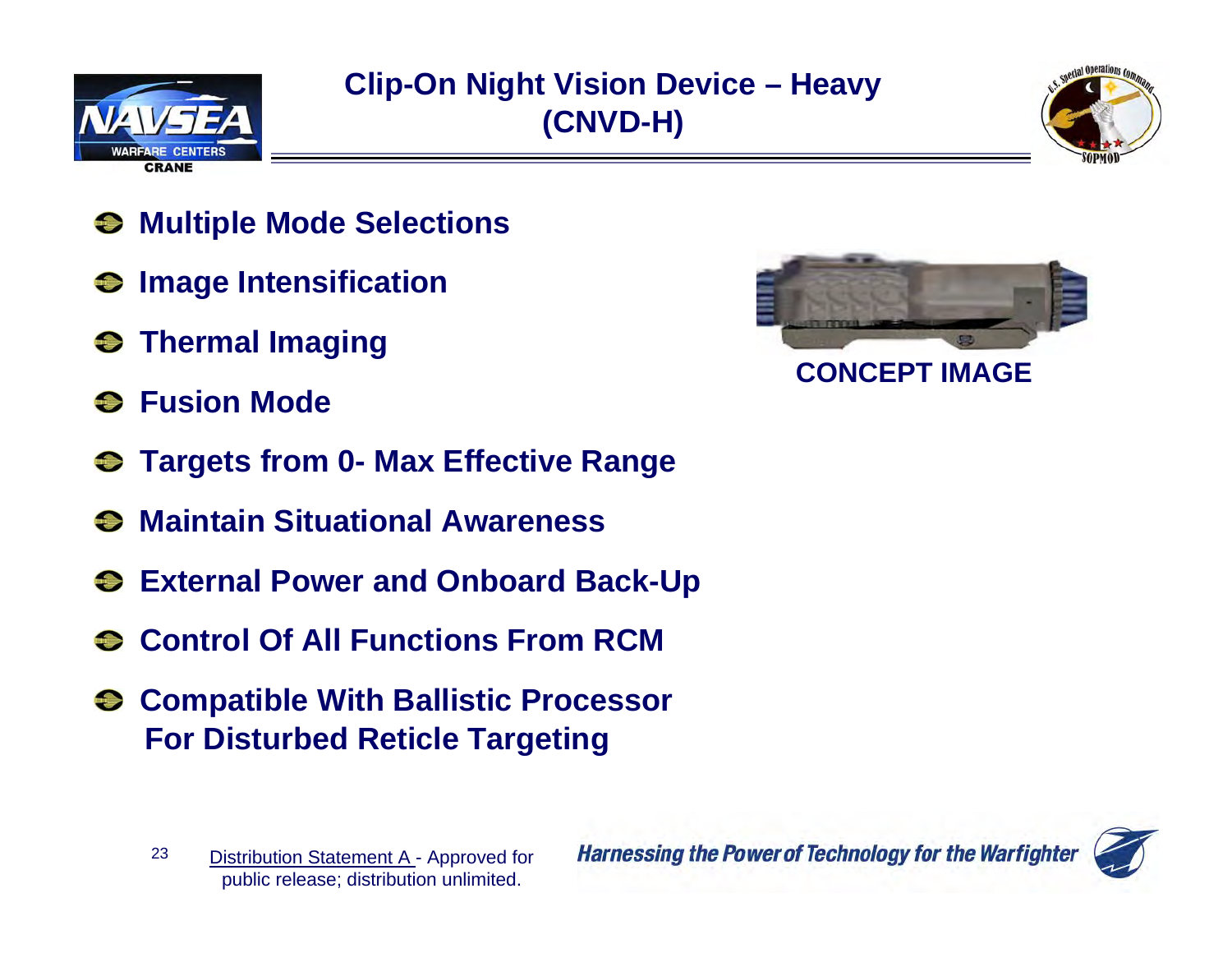



- **1000m First round Hit Probability of P(hit) = 0.75**
- **IR Class 1 Laser**
- **Laser Shall Not Be Detectable With NVE**
- **Pulse Coded Output To Minimize Jamming**
- **Range Of 25m To 2200m**
- **Laser Range Finder Acquisition Time < 1 Second**
- **Fire Control Solution Of < 3 Seconds**
- **Will Incorporate Digital Orientation Unit Capable of 3 – Axis Compensation**
- **External Power and Onboard Back-Up**
- **Control Of All Functions From RCM**
	- 24 Distribution Statement A - Approved for public release; distribution unlimited.



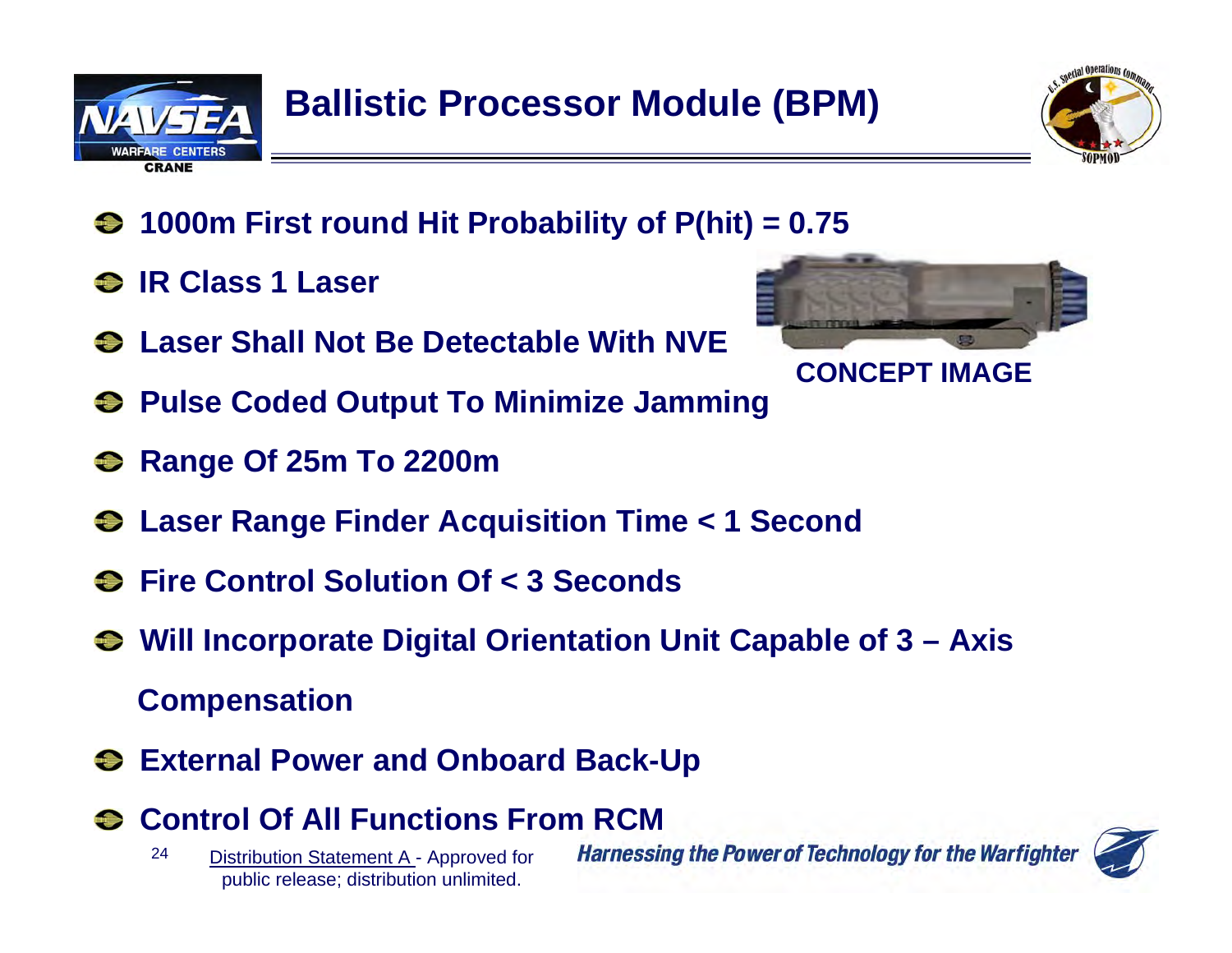

ocial Operations Co.

- **Mounts to Unmodified M2 Barrel**
- $\bullet$  **Requires No Special Tools**



- **<b>Reduces Muzzle Flash For Decreased Signature**
- **Operator NVE Becomes More Effective**

25 Distribution Statement A - Approved for public release; distribution unlimited.

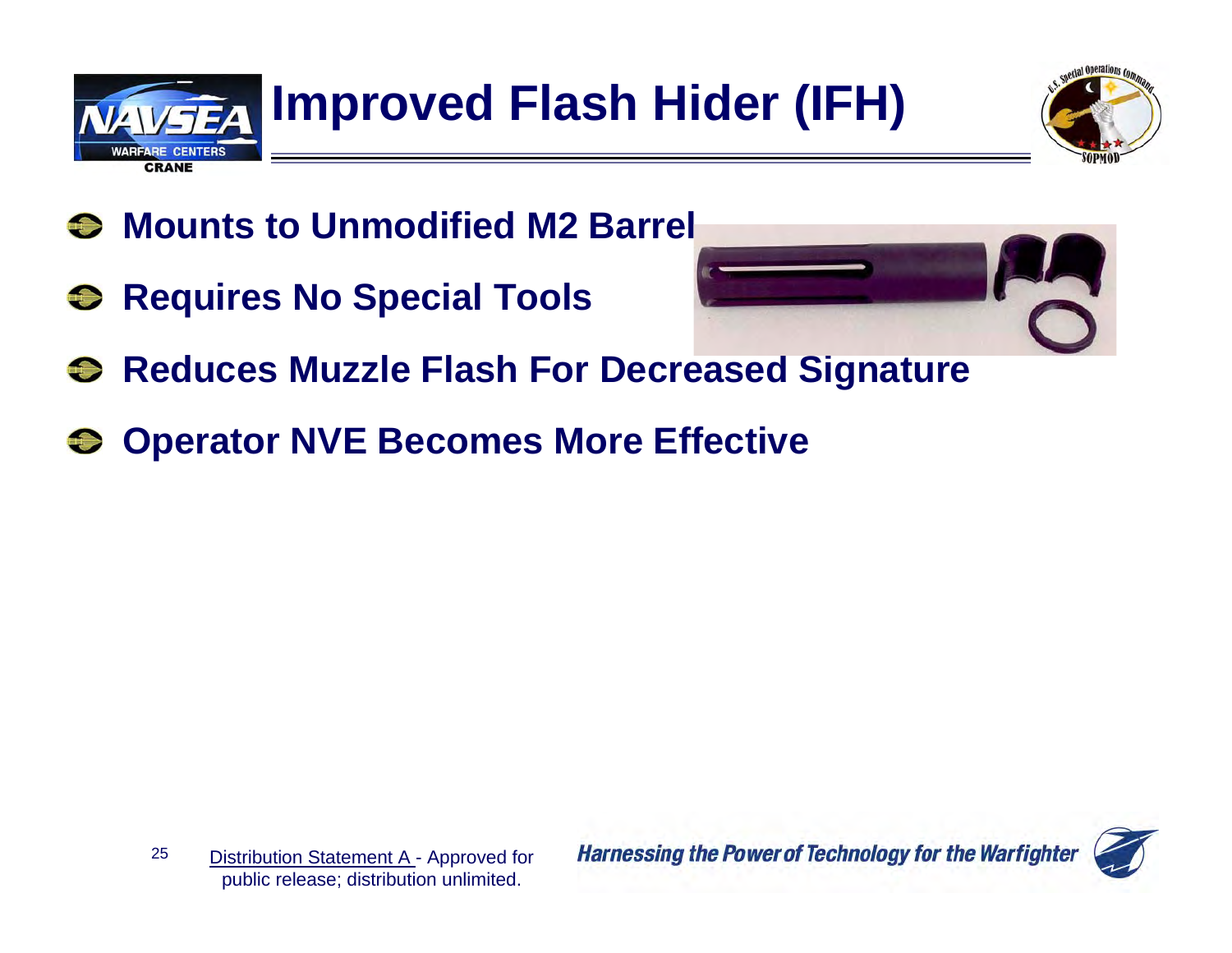

#### **Existing MK 93 in Turret**





26Distribution Statement A - Approved for public release; distribution unlimited.

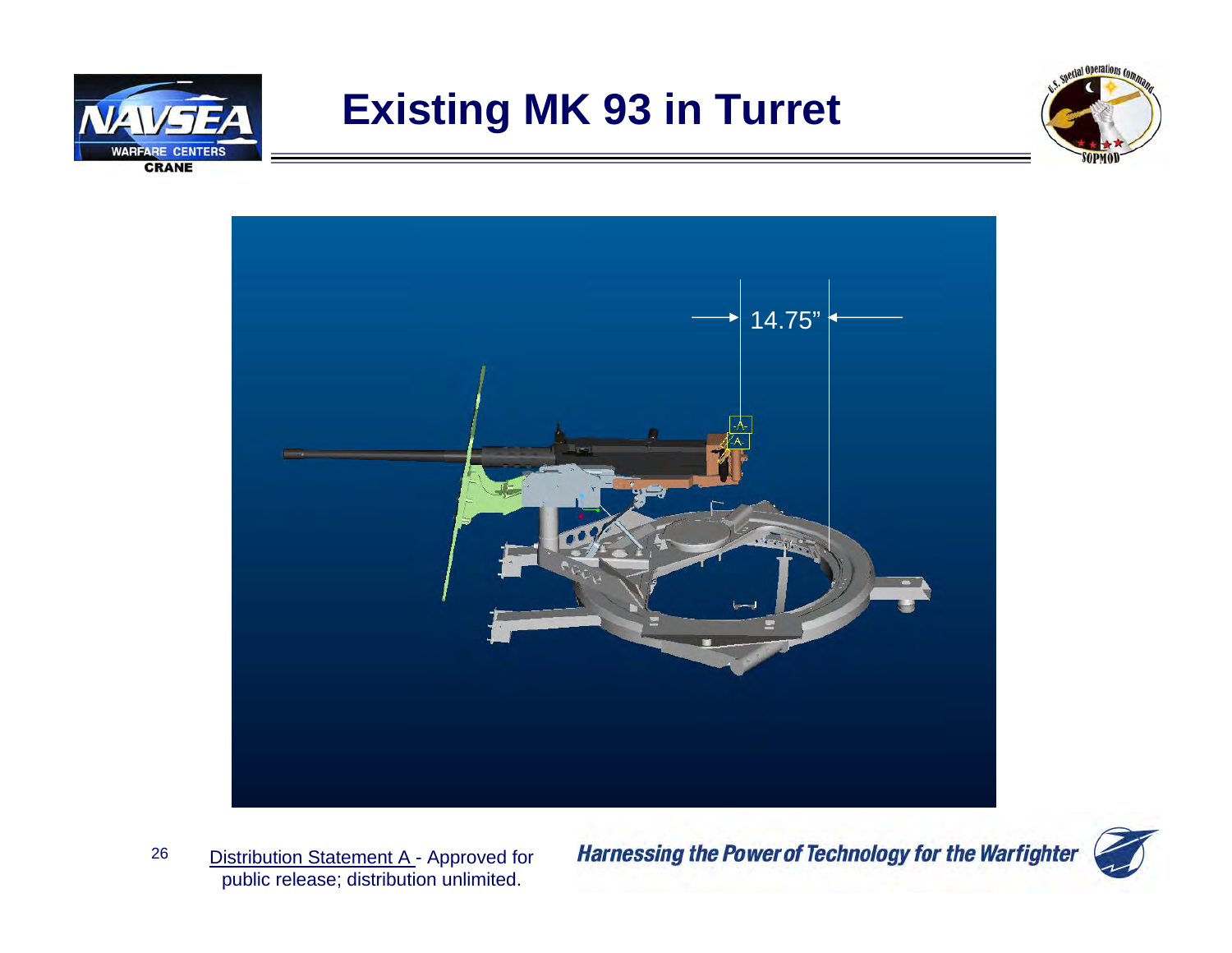

#### **Modified MK 93 in Turret**





27Distribution Statement A - Approved for public release; distribution unlimited.

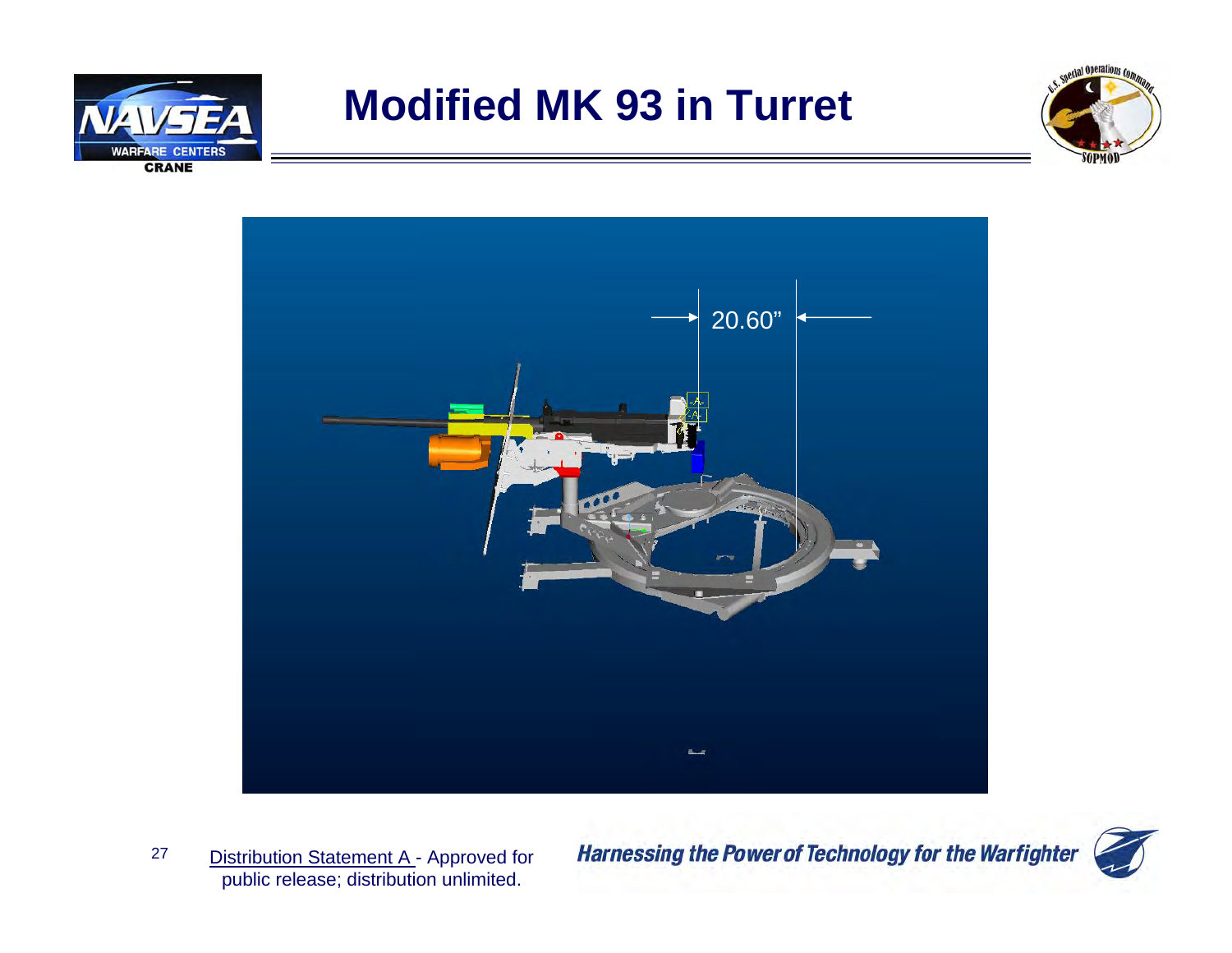

# **Schedule**



| <b>IMDNS-CSW</b>                     |             |  |             |  |  |             |  |  |  |             |  |  |                                           |  |
|--------------------------------------|-------------|--|-------------|--|--|-------------|--|--|--|-------------|--|--|-------------------------------------------|--|
|                                      | <b>FY06</b> |  | <b>FY07</b> |  |  | <b>FY08</b> |  |  |  | <b>FY09</b> |  |  |                                           |  |
| <b>Milestones</b>                    |             |  |             |  |  |             |  |  |  |             |  |  | 3Q 4Q 1Q 2Q 3Q 4Q 1Q 2Q 3Q 4Q 1Q 2Q 3Q 4Q |  |
| Draft Specification for Comment      |             |  |             |  |  |             |  |  |  |             |  |  |                                           |  |
| Pre-Solicitation Industry Conference |             |  |             |  |  |             |  |  |  |             |  |  |                                           |  |
| <b>Release Solicitation</b>          |             |  |             |  |  |             |  |  |  |             |  |  |                                           |  |
| Receive Proposals                    |             |  |             |  |  |             |  |  |  |             |  |  |                                           |  |
| <b>Receive Samples</b>               |             |  |             |  |  |             |  |  |  |             |  |  |                                           |  |
| <b>DT/OT Testing</b>                 |             |  |             |  |  |             |  |  |  |             |  |  |                                           |  |
| Downselect                           |             |  |             |  |  |             |  |  |  |             |  |  |                                           |  |
| <b>Contract Award</b>                |             |  |             |  |  |             |  |  |  |             |  |  |                                           |  |

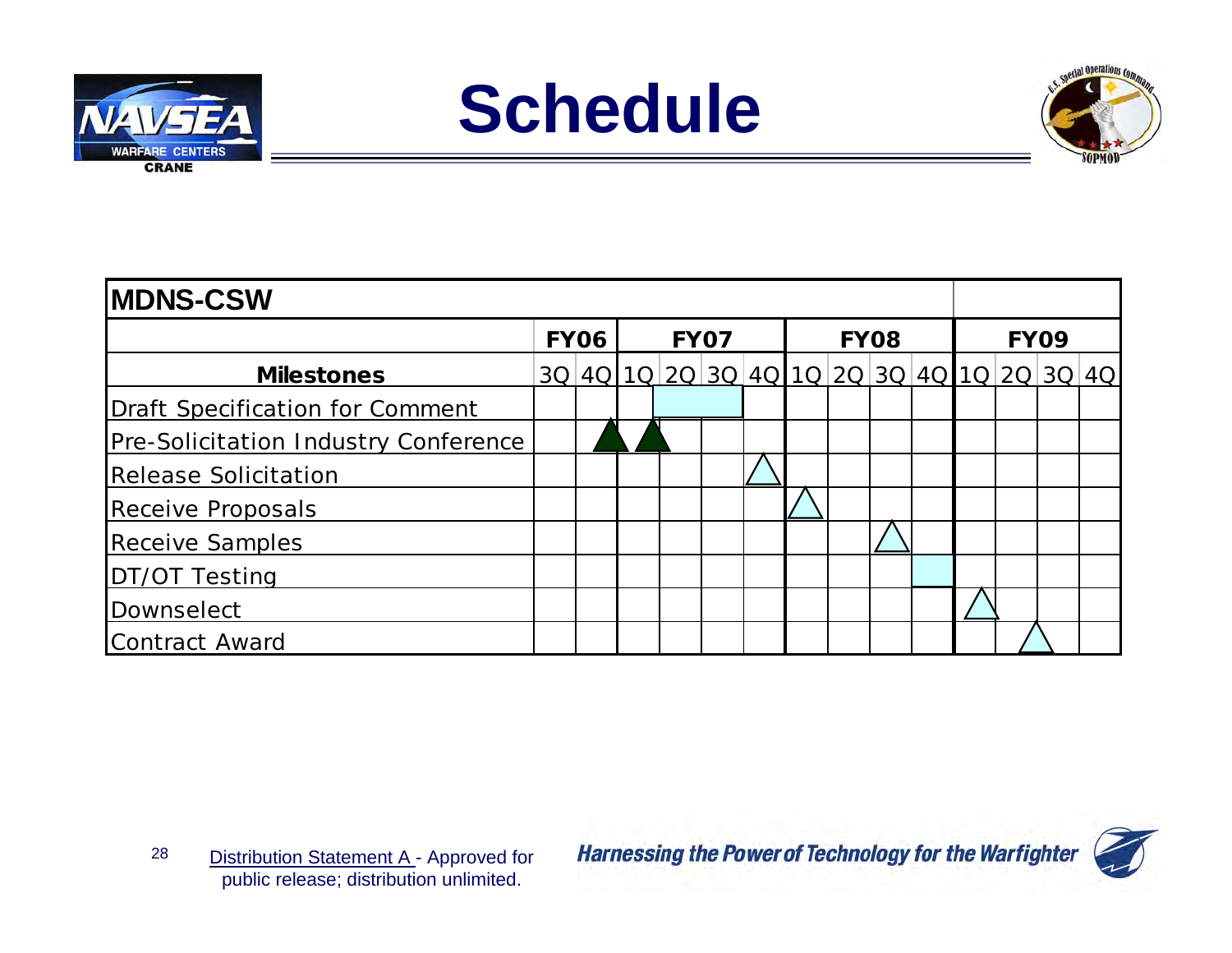

#### **End Result:**





#### Increased Probability of First Round Hit

29Distribution Statement A - Approved for public release; distribution unlimited.